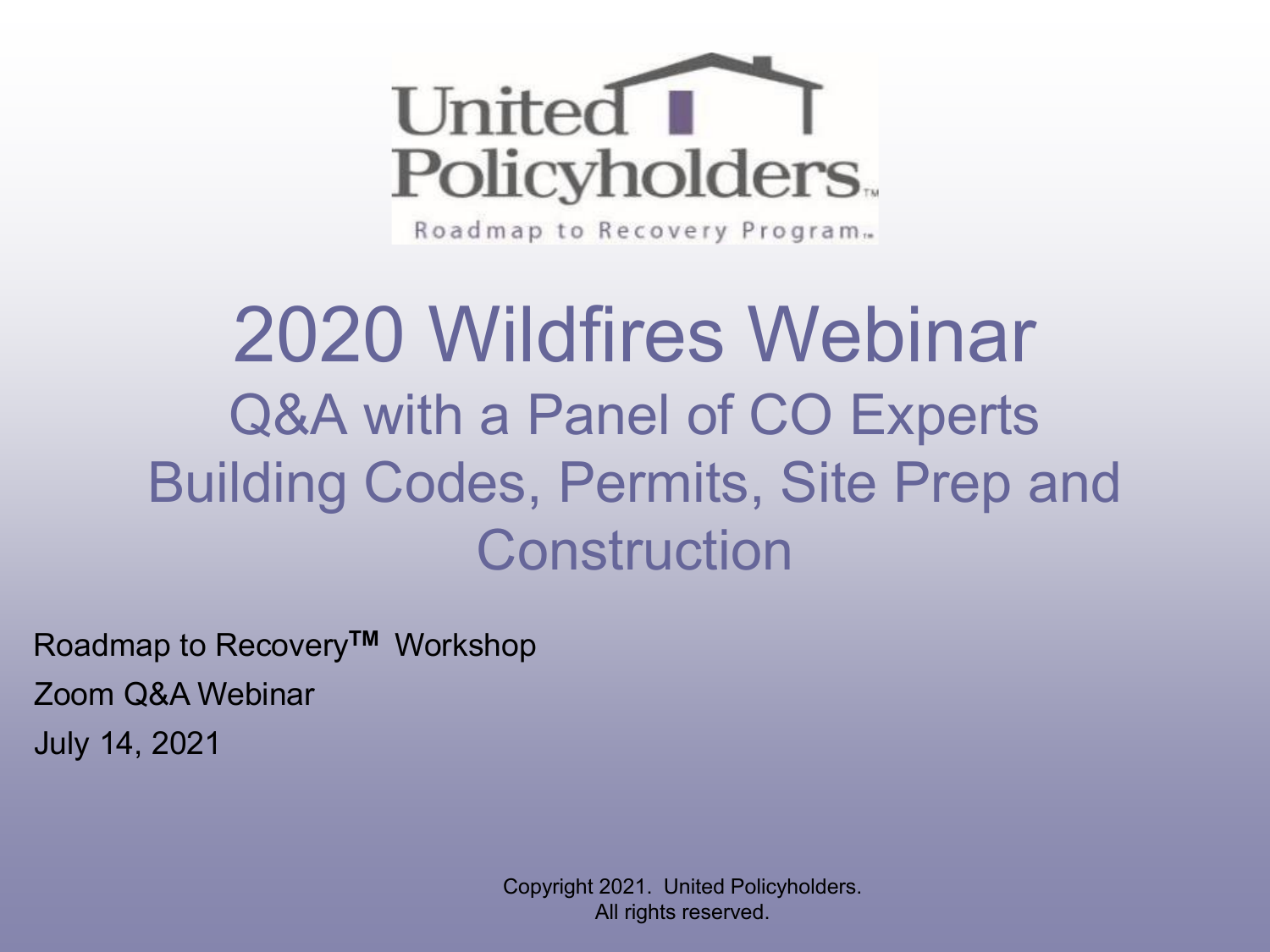# About United Policyholders (UP)

- Reputable, established 501(c)3 not-for-profit charitable organization, Platinum Guide Star rating
- A trusted information resource and respected voice for insurance consumers in all 50 states
- 30 year track record and expertise in disaster recovery
- Not for profit...not for sale
- Funded by donations and grants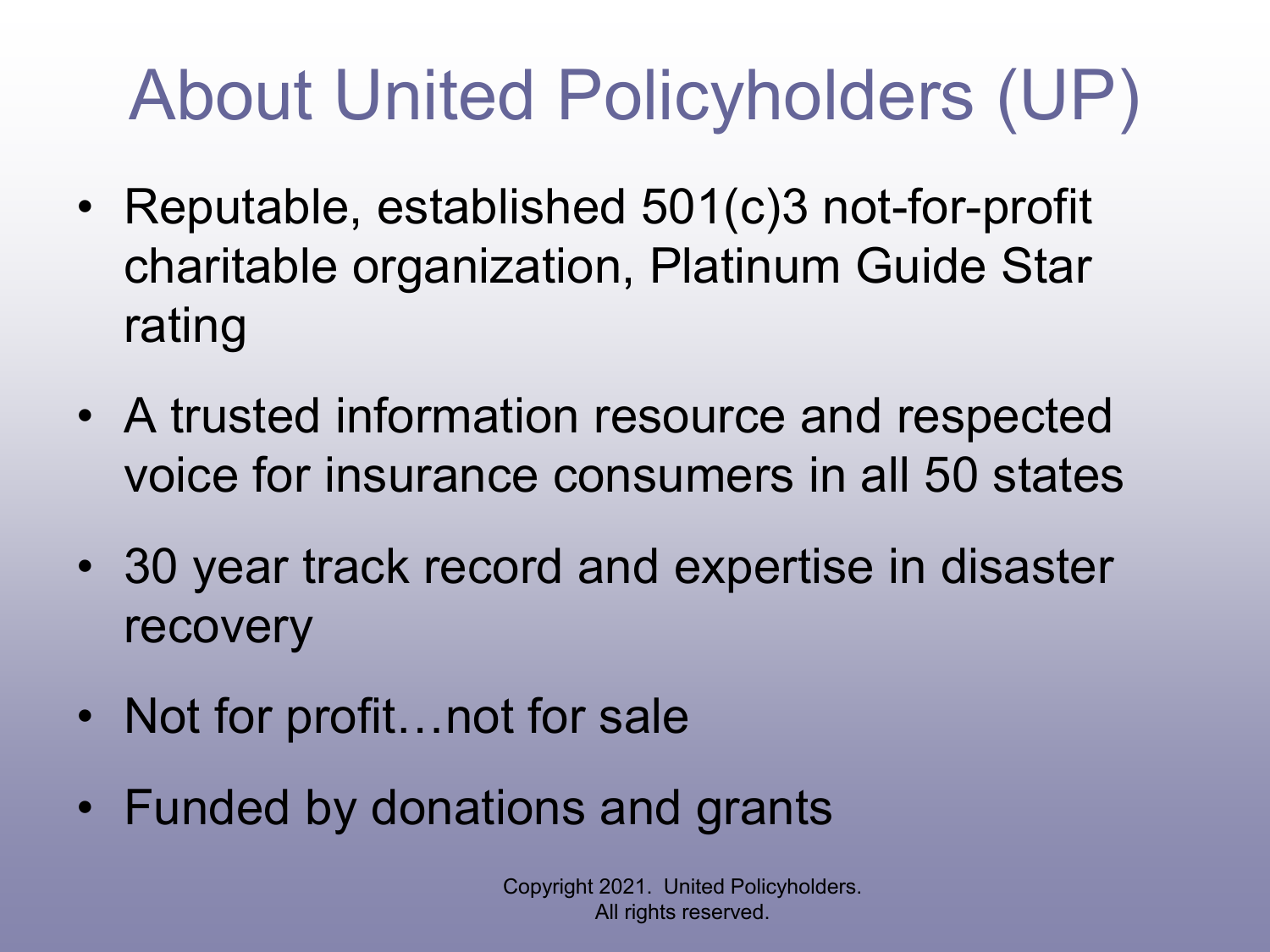# Team UP

- Professional staff
- **Government and nonprofit partners**
- Volunteers
	- o Survivor to Survivor previous catastrophic loss survivors paying it forward
	- o Consumer oriented professionals
		- Damage and repair/rebuild cost estimators
		- Lawyers
		- Public Adjusters
		- Tax and Financial Planning experts
		- Construction and Real Estate professionals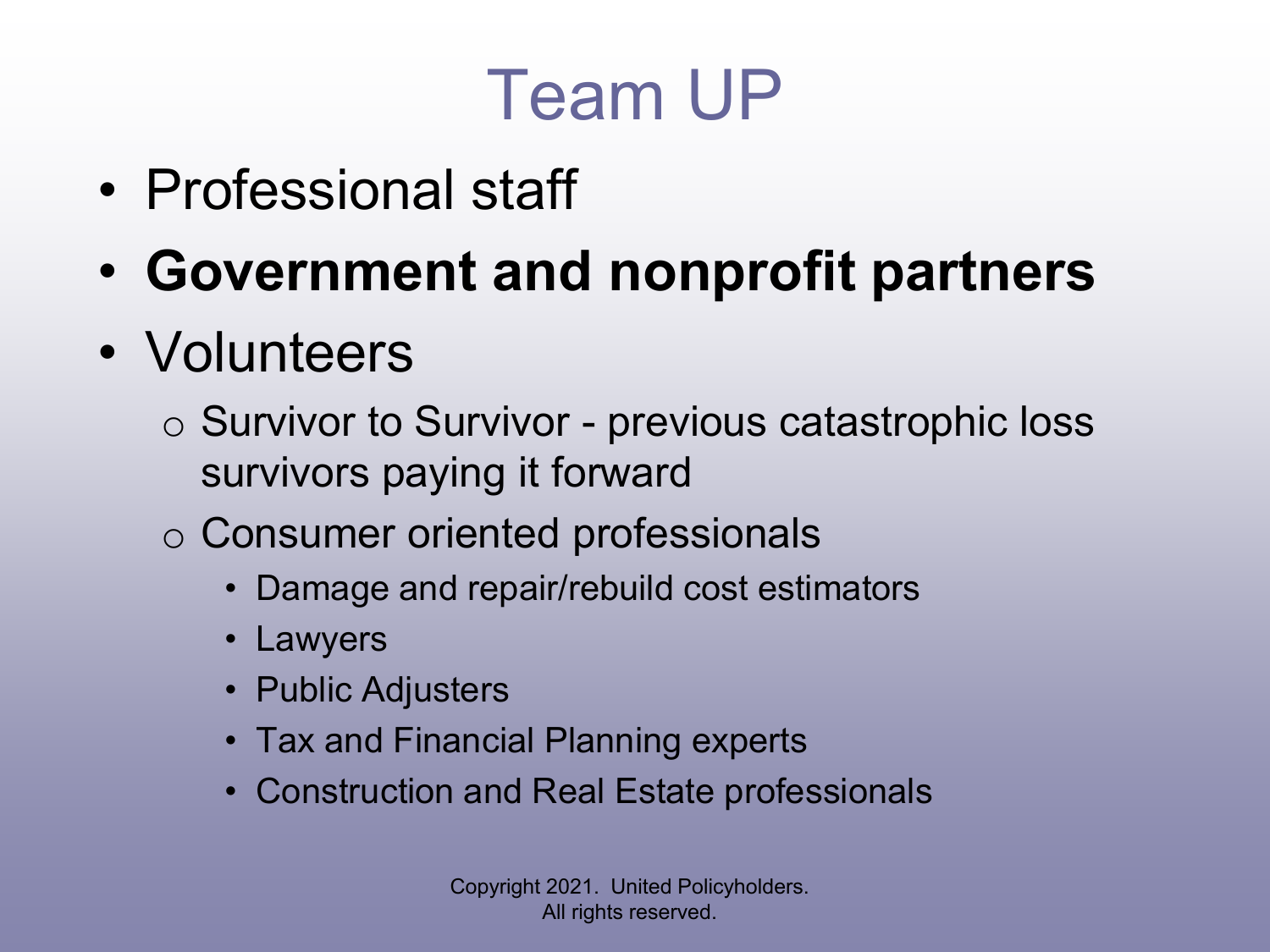# Our Three Programs

- **Roadmap to Recovery™** 
	- Guidance on insurance, restoring assets and getting back home after a catastrophic loss
- **Roadmap to Preparedness**
	- Helping households and communities reduce risk and be resilient to disasters and adversity
- **Advocacy and Action**
	- Enforcing insurance consumer rights and protections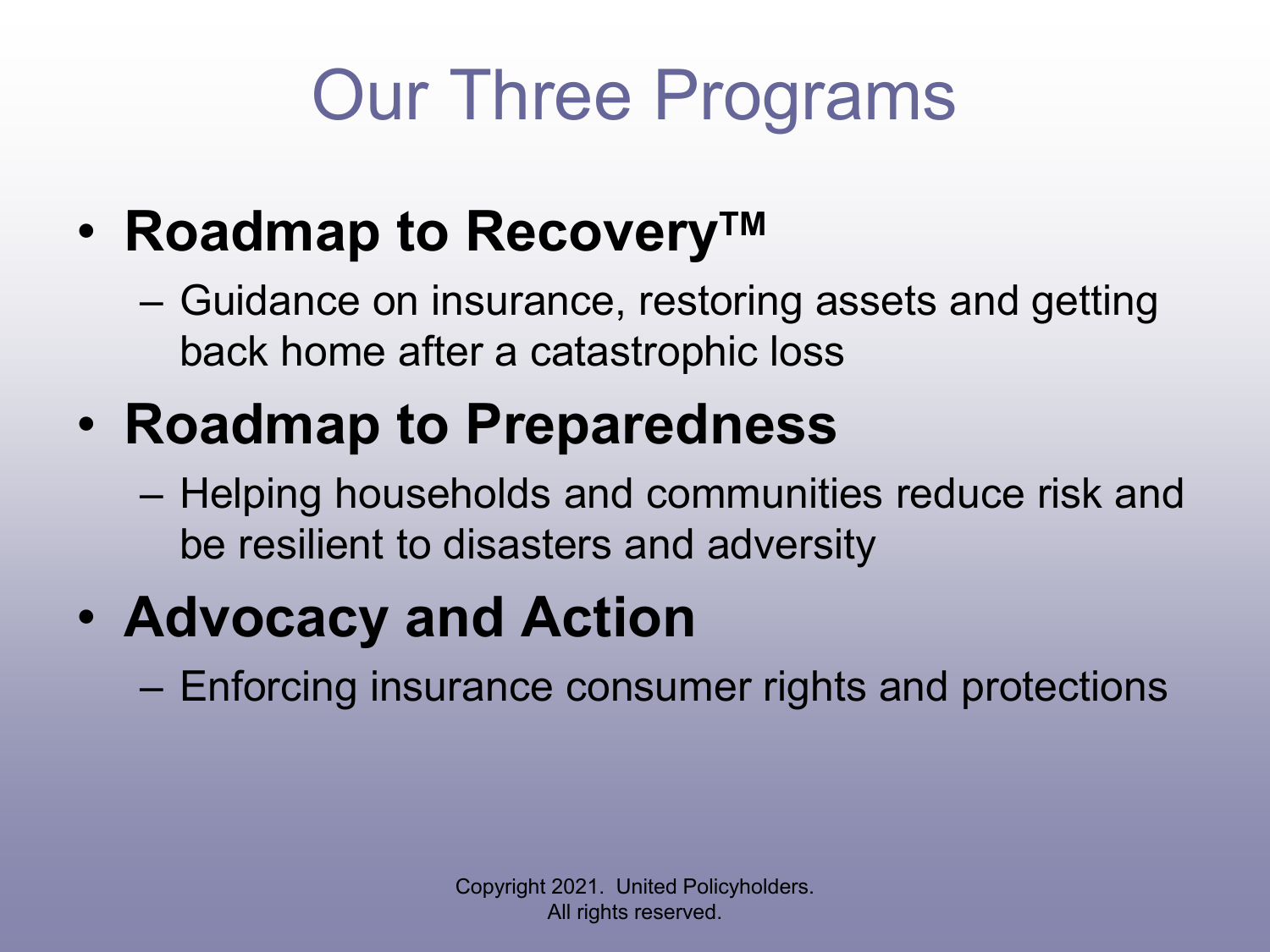# The Fine Print

- This workshop is intended to be general guidance only, not legal advice
- If you have a specific legal question, we recommend you consult an experienced attorney
- We do not endorse or warrant any of the sponsors or the speakers at our workshops
- We are not creating a professional/client relationship with any individual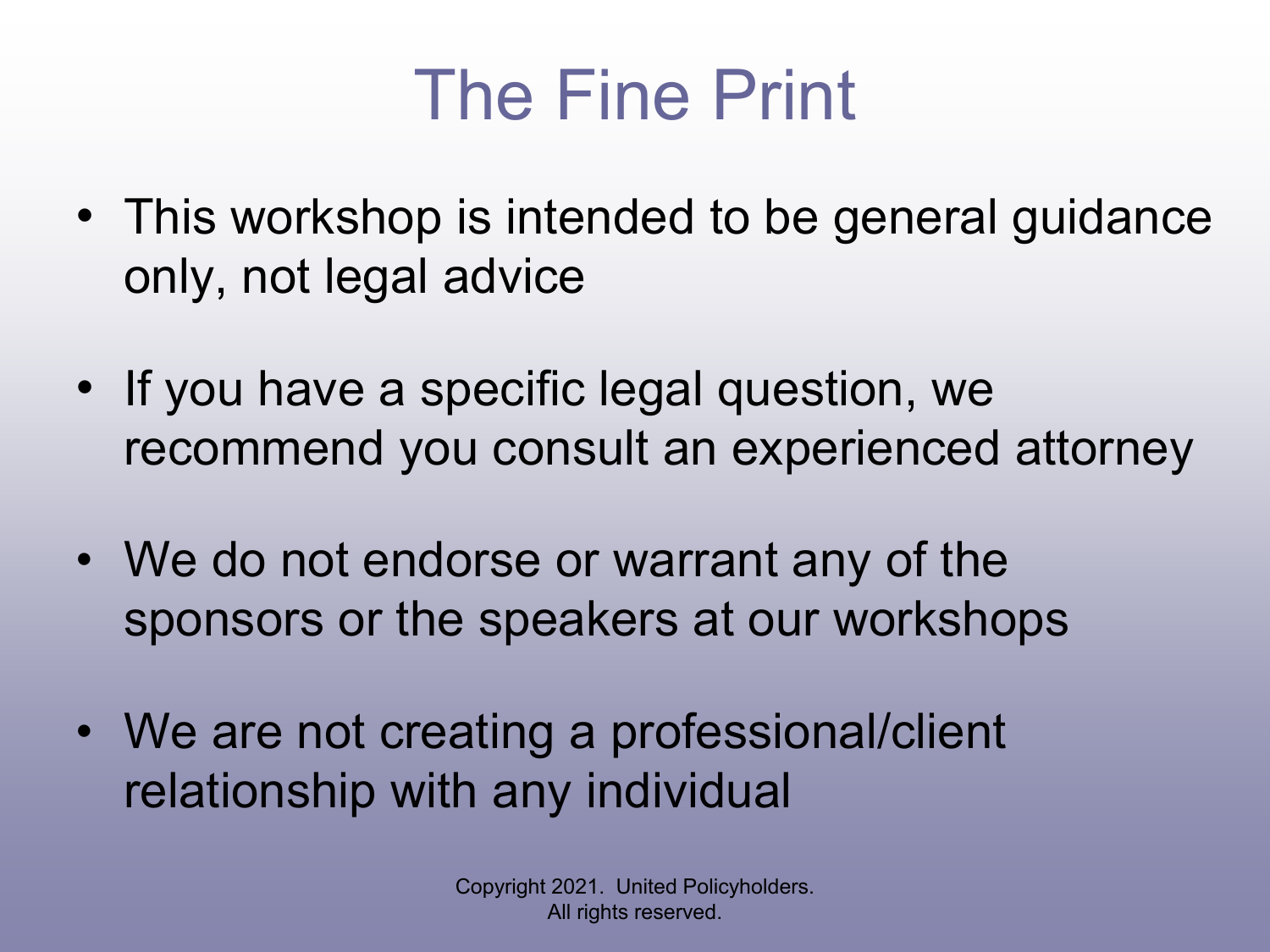

### [https://www.co.grand.co.us/156/Office-of-Emergency-](https://www.co.grand.co.us/156/Office-of-Emergency-Management)**Management**

### **Information Line:** 970-725-3803

- **Joel Cochran, Director Emergency Management** Office: 970-725-3813 x 273 Email: [jcochran@co.grand.co.us](mailto:jcochran@co.grand.co.us)
- **Kristen Manguso, District 3 Commissioner**  Phone: 970-725-3106 Email: kmanguso@co.grand.co.us
	- [https://www.co.grand.co.us/1357/Disaster-Assistance-](https://www.co.grand.co.us/1357/Disaster-Assistance-Center)**Center**

<https://www.co.grand.co.us/1117/Codes-Amendments>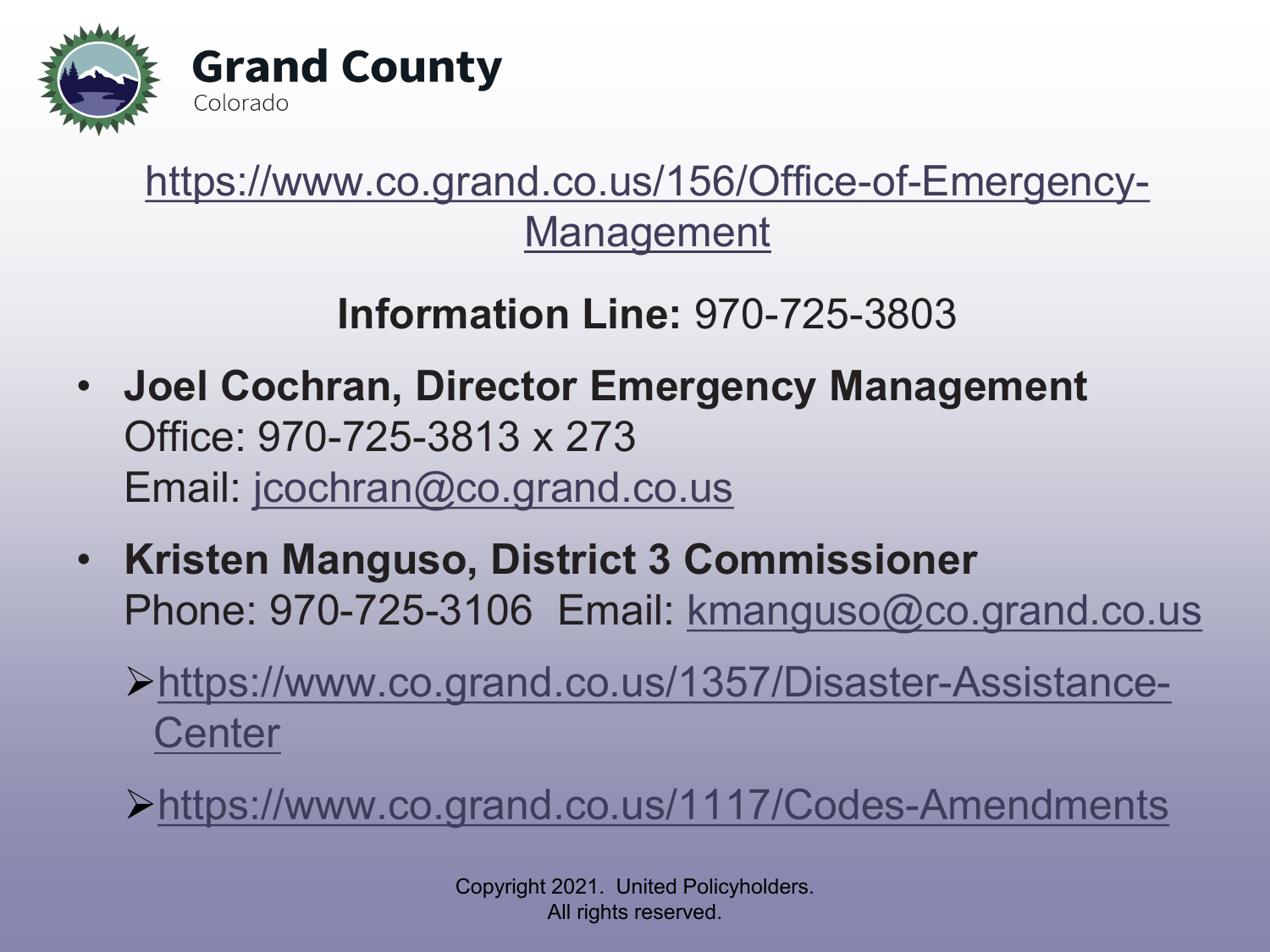

• **Vicki Ellis, Permit Tech, Grand County Department of Community Development, Building Division**

Phone: 970-725-3078

Email: [vellis@co.grand.co.us](mailto:Permit%20Tech%20Mar%203,%202021)

• **Rachel Drewett, Building Technician, Grand County Department of Community Development, Building Division**

Phone: 970-725-3780

Email: [rdrewett@co.grand.co.us](mailto:rdrewett@co.grand.co.us)

• **Peter Rempel, Senior Plans Examiner, Grand County Department of Community Development, Building Division**

Email: [prempel@co.grand.co.us](mailto:prempel@co.grand.co.us)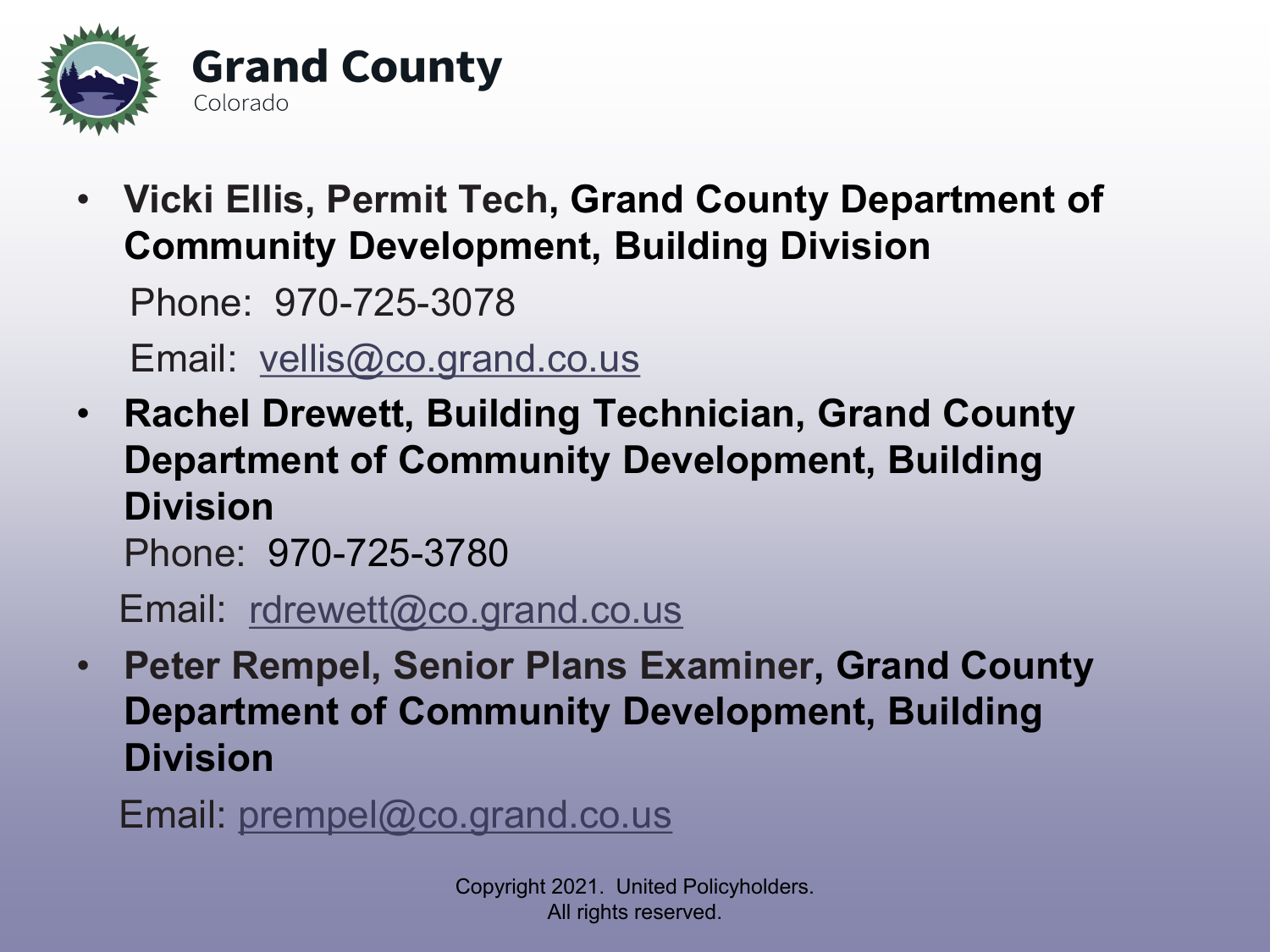

### [https://www.boulderoem.com](https://www.boulderoem.com/disaster-preparedness/)

• **Garry Sanfaçon, Recovery Manager** Work Phone: 720-564-2642 Email: [gsanfacon@bouldercounty.org](mailto:gsanfacon@bouldercounty.org)

For information about approved regulations or to discuss your rebuilding project prior to submitting a building permit, please contact:

- **Hannah L. Hippely, Long Range Planning Manager** Boulder County Community Planning & Permitting Work Phone: 720-564-2298 Email: [hhippely@bouldercounty.org](mailto:hhippely@bouldercounty.org)
	- [https://www.bouldercounty.org/disasters/wildfires/calwood](https://www.bouldercounty.org/disasters/wildfires/calwood-lefthand-canyon/)lefthand-canyon/
	- https://www.bouldercounty.org/property-and-land/landuse/planning/land-use-code/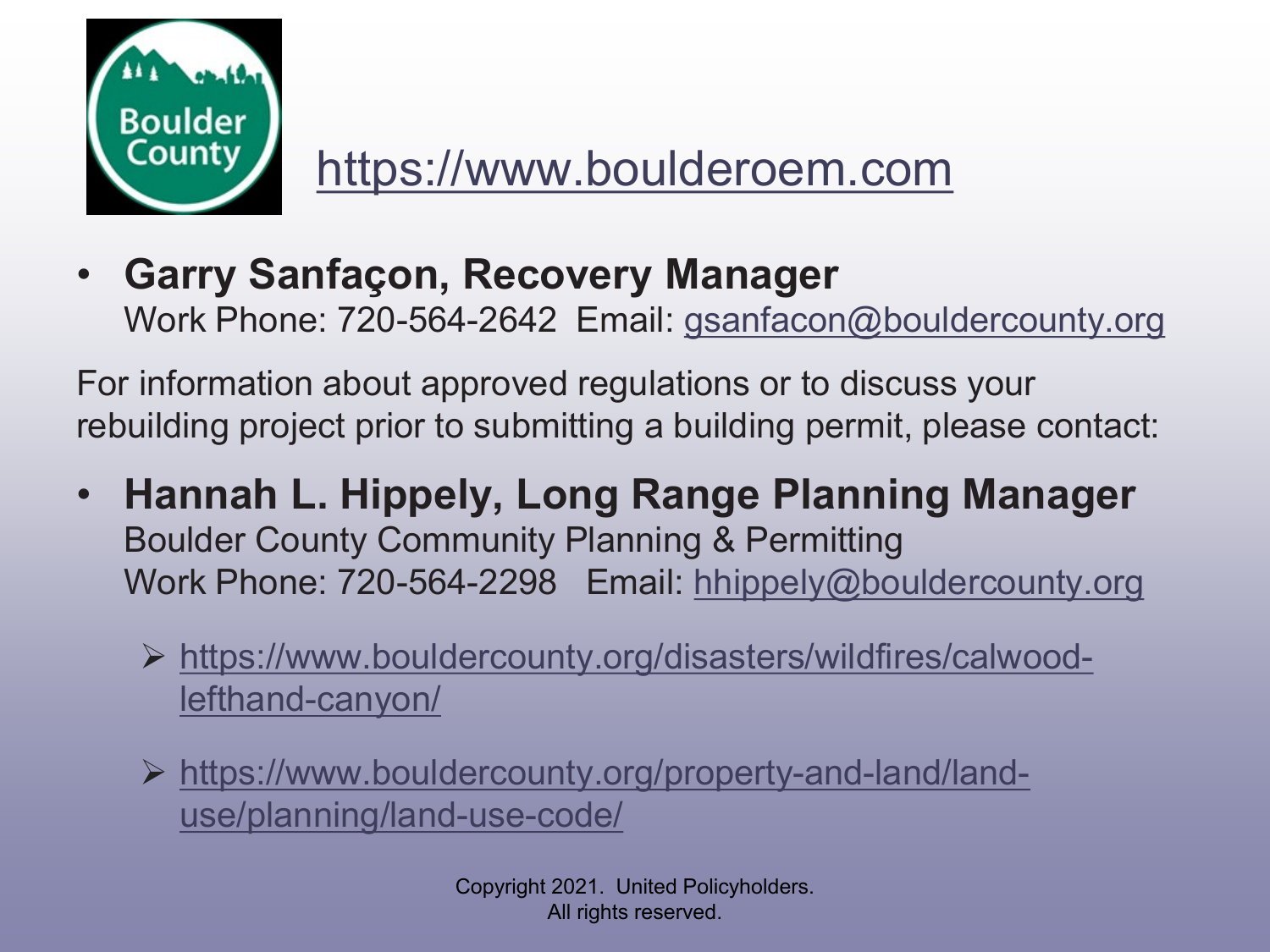

## <https://www.larimer.org/emergency>

## **Emergency Information Line:** [\(970\) 498-5500](tel:(970)%20498-5500)

- **Lori R. Hodges**, **Director of Emergency Management** Email: hodgeslr@co.larimer.co.us
- **Bob Overbeck, County Assessor**  Email: [overbebc@co.larimer.co.us](mailto:overbebc@co.larimer.co.us)
- **Eric Fried, Chief Building Official** Phone**:** (970) 498-7660 Email: [friedeb@co.larimer.co.us](mailto:friedeb@co.larimer.co.us)

<https://www.larimer.org/wildfire-resources>

<https://www.larimer.org/building/codes>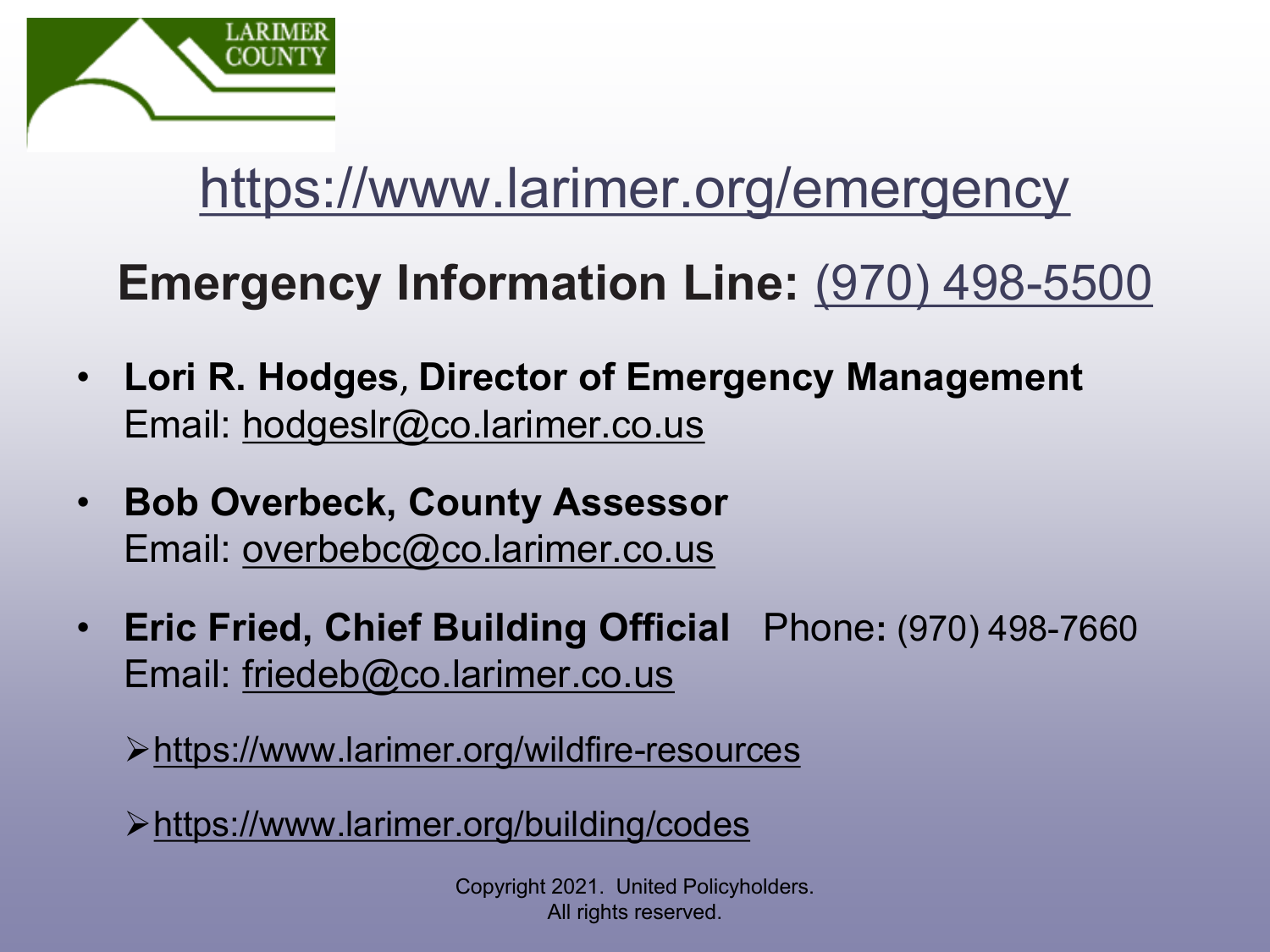

#### LARIMER COUNTY ASSESSOR, BOB OVERBECK





Email: [overbebc@co.larimer.co.us](mailto:overbebc@co.larimer.co.us) Office: 970-498-7118 Cell: 970-732-0043 [www.larimer.org/assessor](https://www.larimer.org/assessor-noprotest)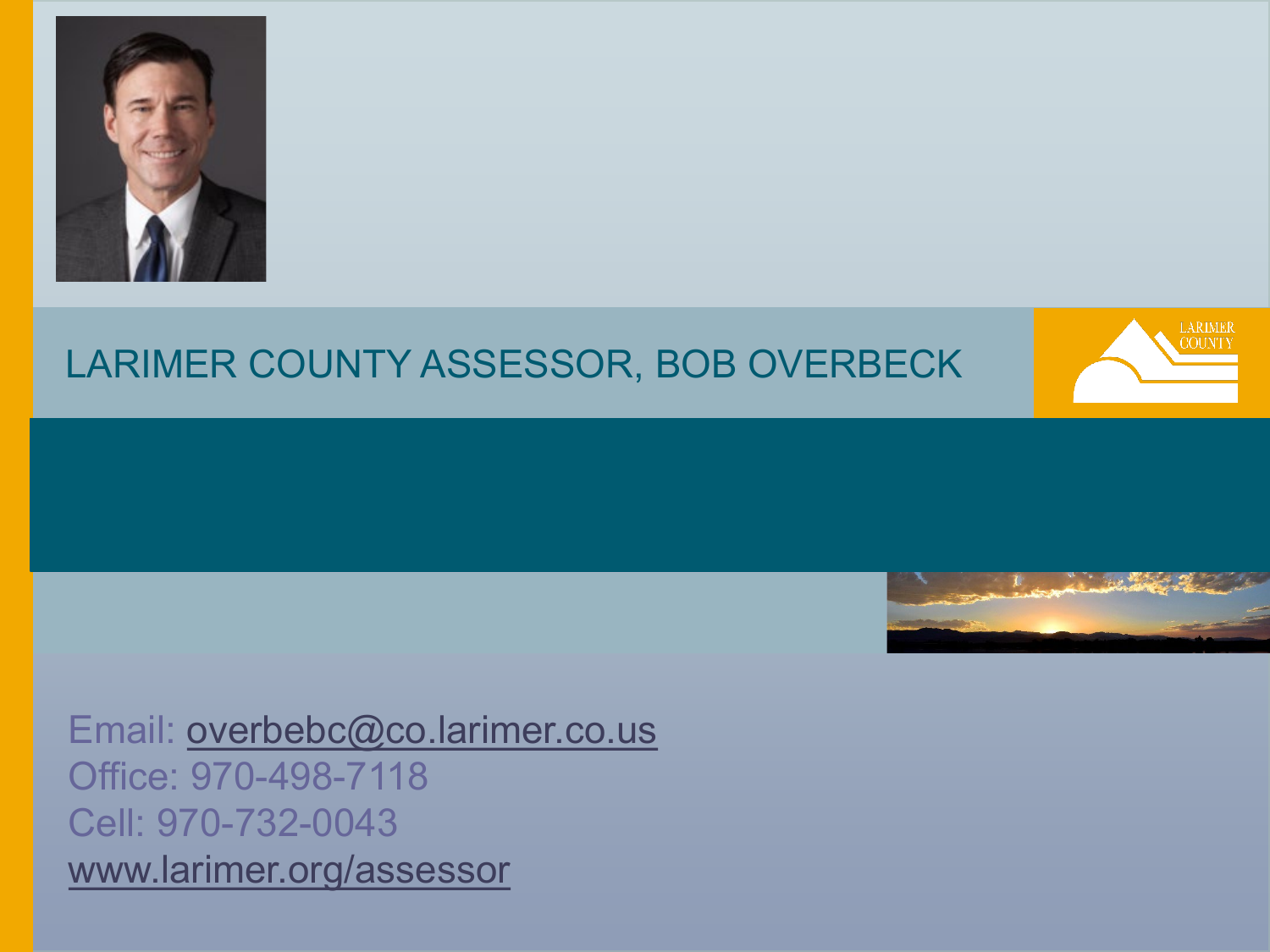

#### **Eric Fried - Biography**



- LARIMER COUNTY COMMUNITY DEVELOPMENT DEPARTMENT
- CHIEF BUILDING OFFICIAL SINCE 2012
- COUNTY DAMAGE ASSESSMENT COORDINATOR (EMERGENCY OPERATIONS)
- WORKED ON CAMERON PEAK & HIRE PARK FIRES, 2013 FLOOD, BERTHOUD TORNADO
- WORKED FOR LARIMER COUNTY FOR 24 YEARS (SO FAR)
- PREVIOUSLY SERVED AS BUILDING INSPECTOR, CODE COMPLIANCE OFFICER
- ALSO WORKED FOR NATIONAL INSPECTION SERVICES & CITY OF WESTMINSTER, CO

#### Rebuilding Points to Consider

- New work must satisfy current code requirements: structural, energy efficiency, electrical
- Hire a Colorado licensed engineer: Fire Area is also a High Wind Area
- Fast-tracking plan review for primary home replacements only. Bad plans will delay your project.
- Fee reduction available for replacement homes and utility buildings to underinsured original owners
- Hire a licensed contractor (check with us or see https://onlineportal.larimer.org/EnerGov\_Prod/SelfService#/search)

#### **Contact Information:**

**[www.larimer.org/building](http://www.larimer.org/building) - <https://www.larimer.org/emergency/recovery/wildfire-resources>**

**(970) 498-7660 Building Staff-on-call – building@larimer.org**

**(970) 498-7705 personal # - efried@larimer.org**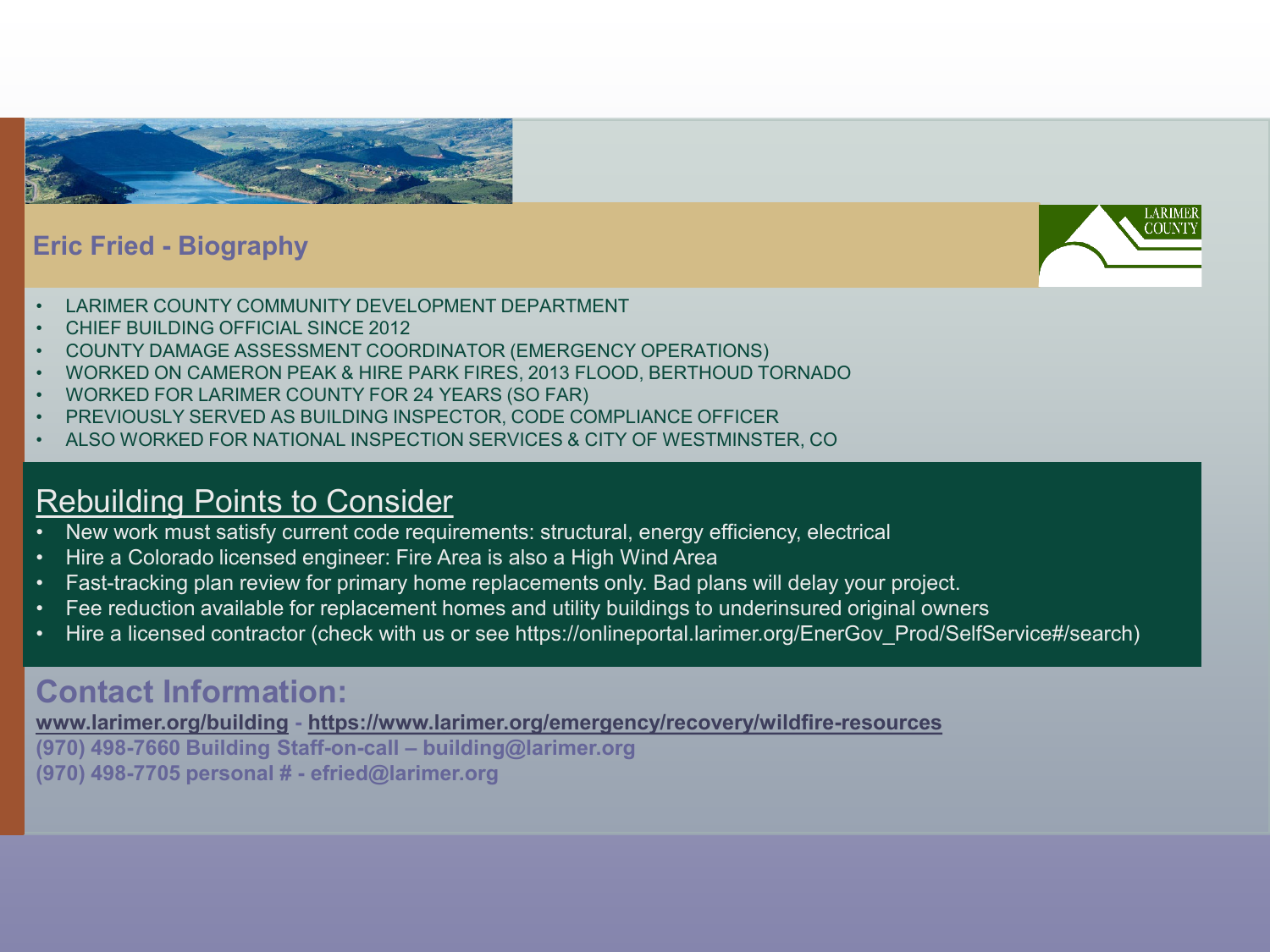# County Questions?

- What waivers or special accommodations are you providing for the recovering community (permits, temporary uses, code upgrades)?
- Are there any deadlines for receiving the waivers, compensations?
- Are there any recurring problems that you are seeing people run into which you have some ready advice to provide?
- What debris removal programs or resources are currently available in your areas?
- If your county/city/neighborhood has restrictions on phases of rebuilding (grading, etc.), where could people go to find that information?
- How many homes are currently permitted to rebuild?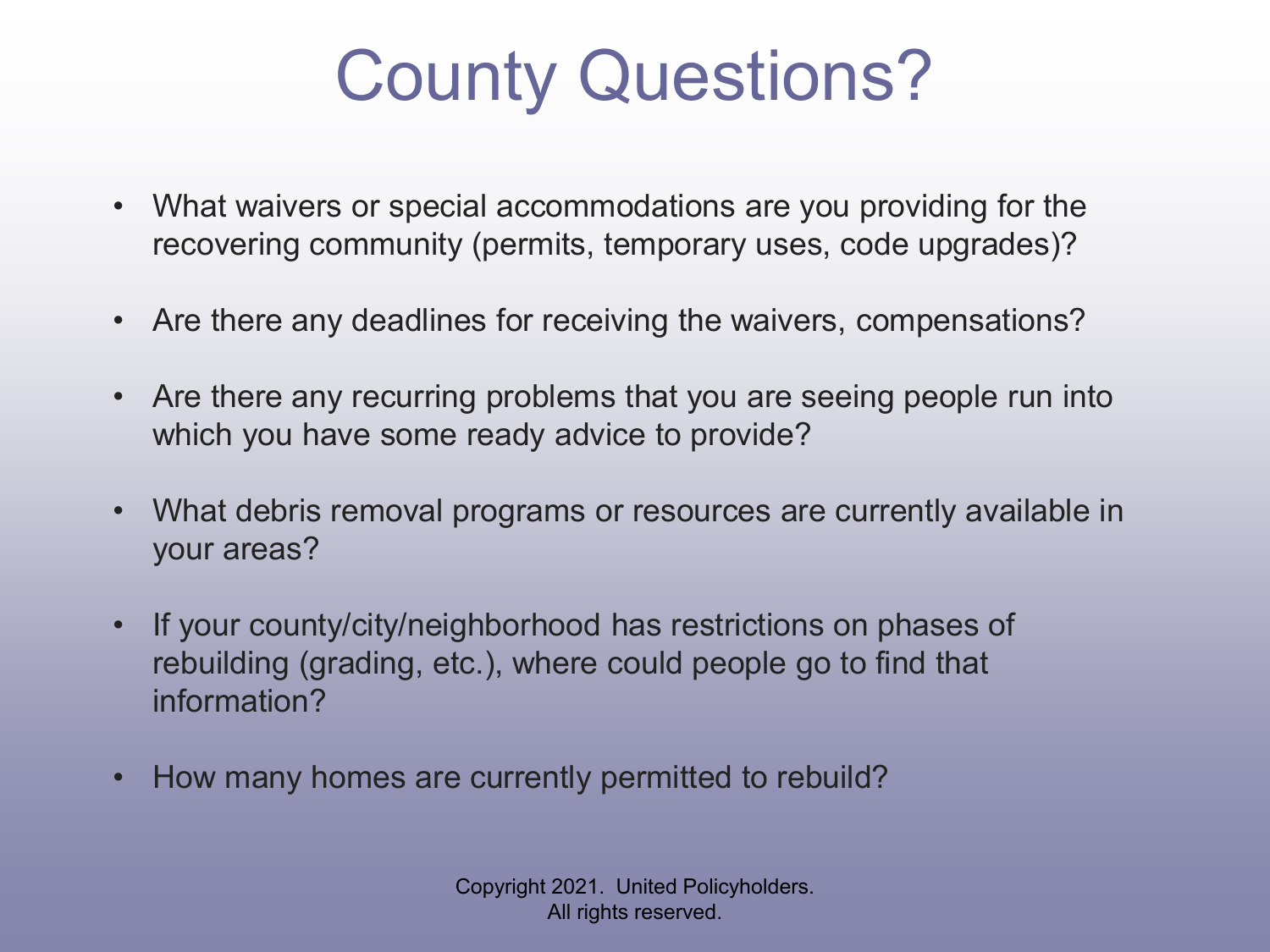# Deep Breath

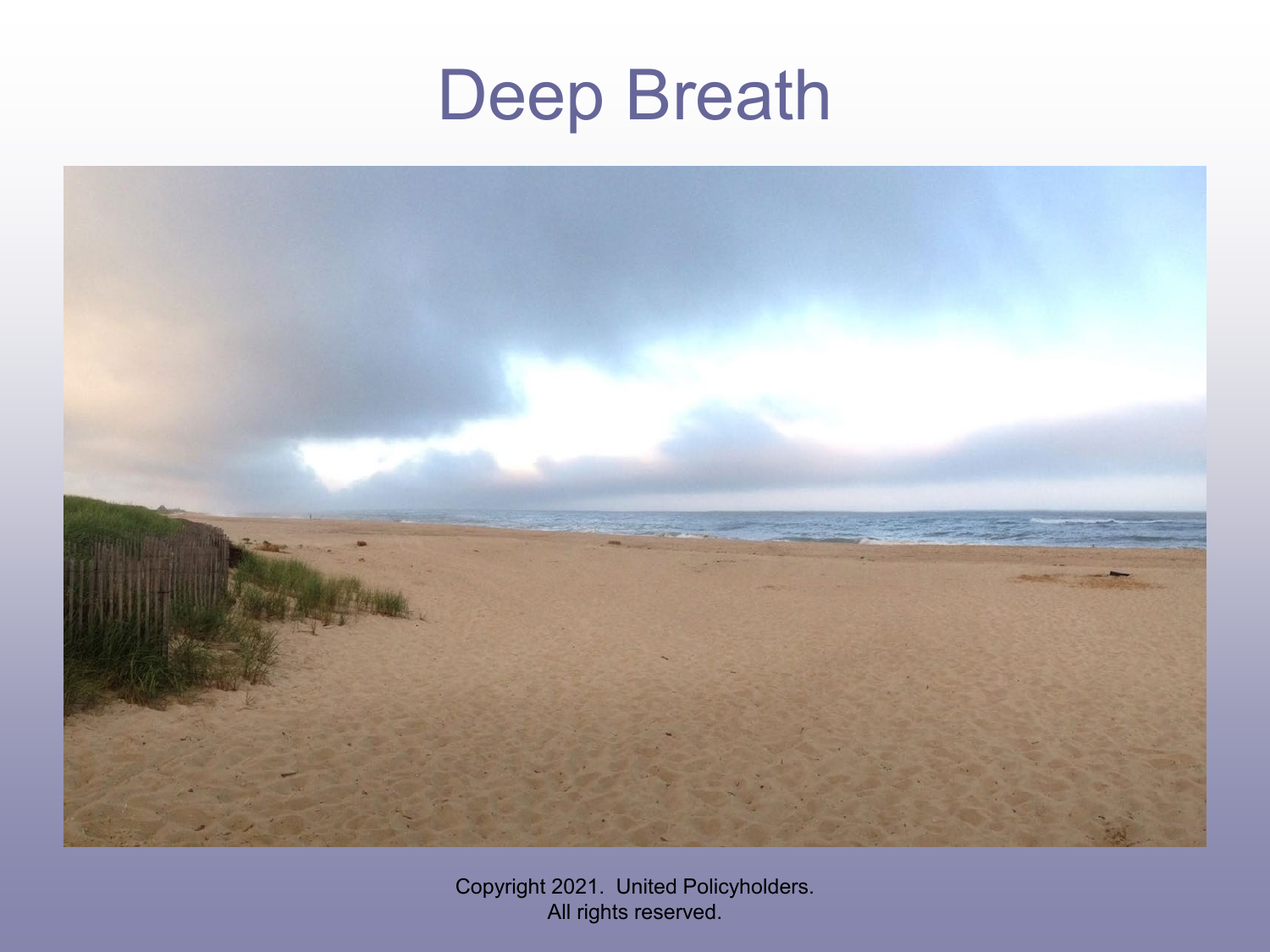## **INSURANCE CLAIM RESOURCES**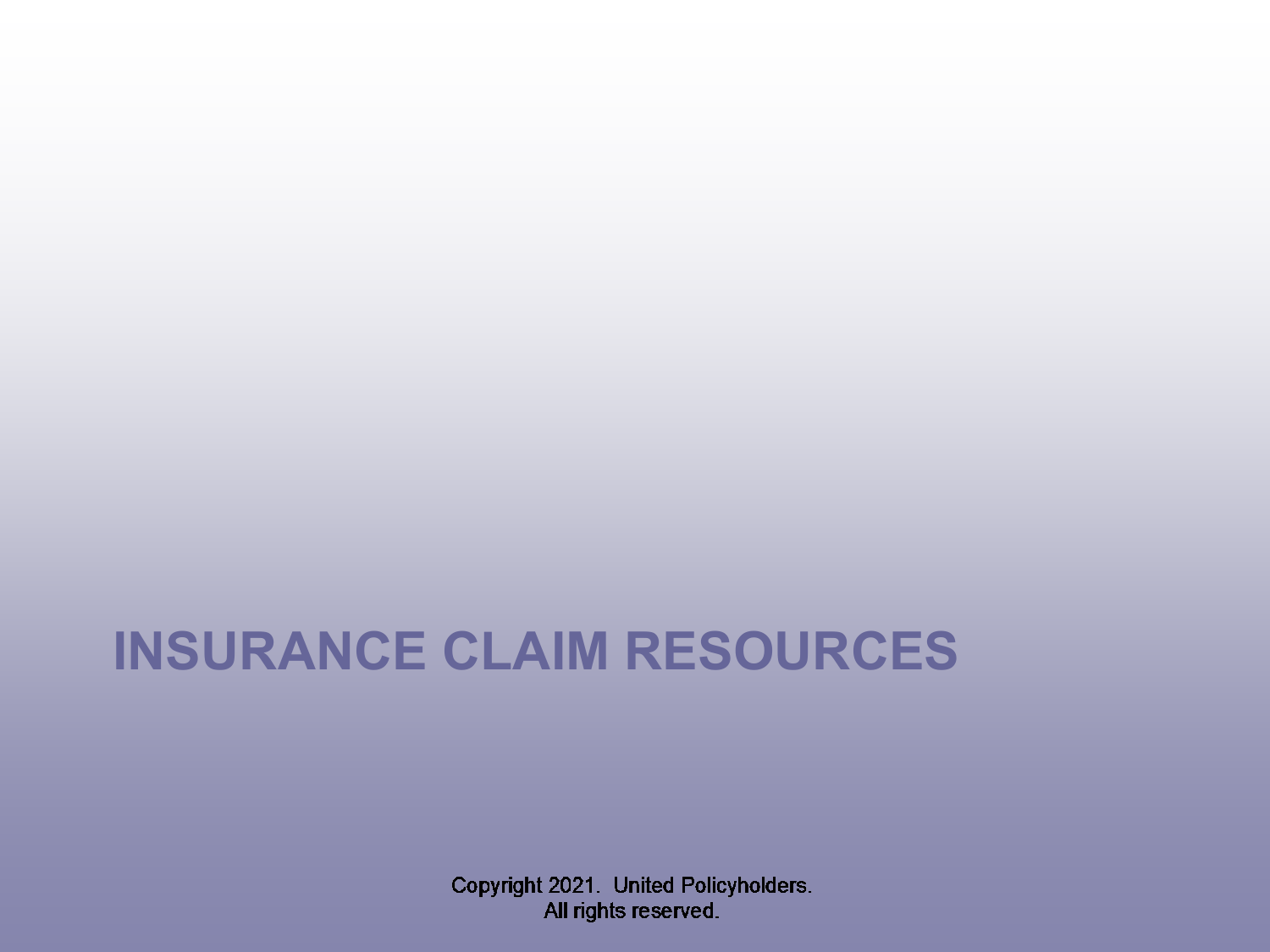# R2R Guidance and Tools

**The Disaster Recovery Handbook**  $-\mathcal{E}$ Household **Inventory Guide** 



"The Little Yellow Book"

Email [info@uphelp.org](mailto:info@uphelp.org) to have a copy mailed to you.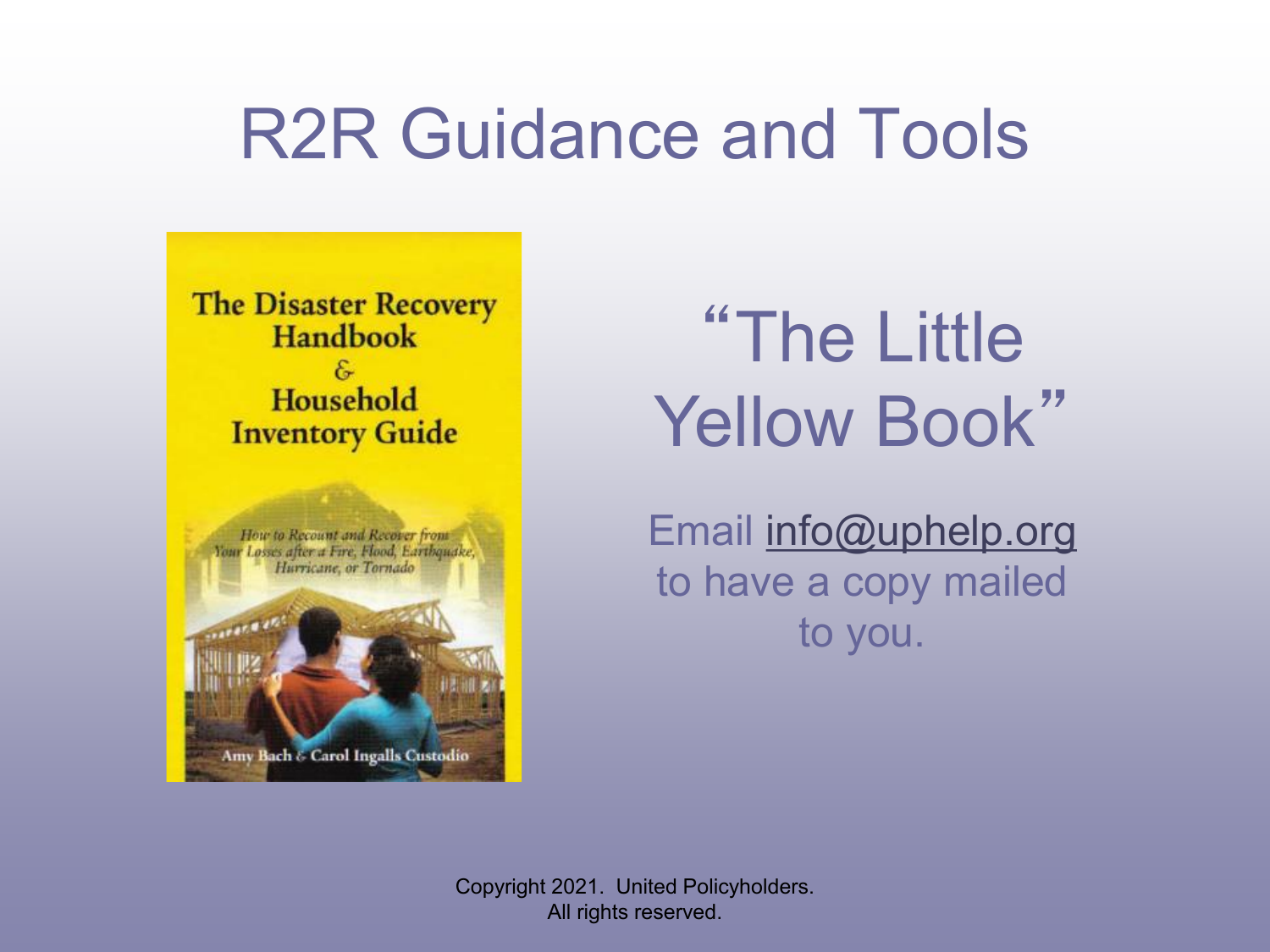## Your Colorado Wildfire Help Library [www.uphelp.org/colorado](http://www.uphelp.org/colorado)

- Colorado Specific Resources with Step by Step Guidance
- One Click Links to Sign UP for Events And Email Notifications
- Links to Pro-consumer Professional Help [www.uphelp.org/findhelp](http://www.uphelp.org/findhelp)
- Sample Letters & Claim Forms [www.uphelp.org/samples](http://www.uphelp.org/samples)
- Survivors Speak Tips [www.uphelp.org/survivorsspeak](http://www.uphelp.org/survivorsspeak)
- Upcoming Workshops And Resources [www.uphelp.org/r2r](http://www.uphelp.org/r2r)

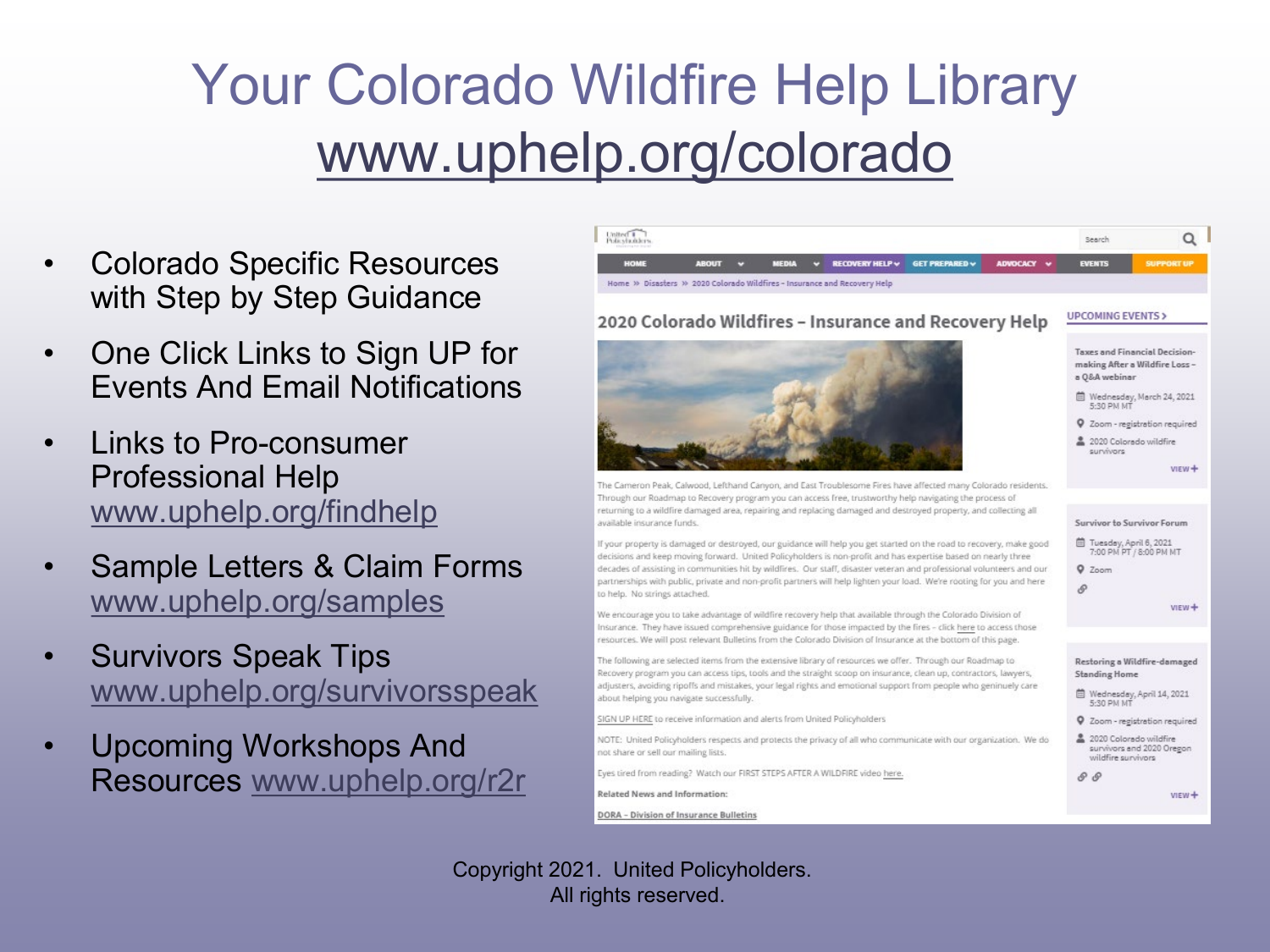

### **Colorado Division Of Insurance**

For Free, Personal Assistance With Your Claims Or Underinsurance Issues

To File a Complaint Online: [www.doi.colorado.gov](http://www.doi.colorado.gov/)

By Email: [dora\\_insurance@state.co.us](mailto:dora_insurance@state.co.us)

Or Call: (303)894-7499



#### Welcome to the Colorado Division of Insurance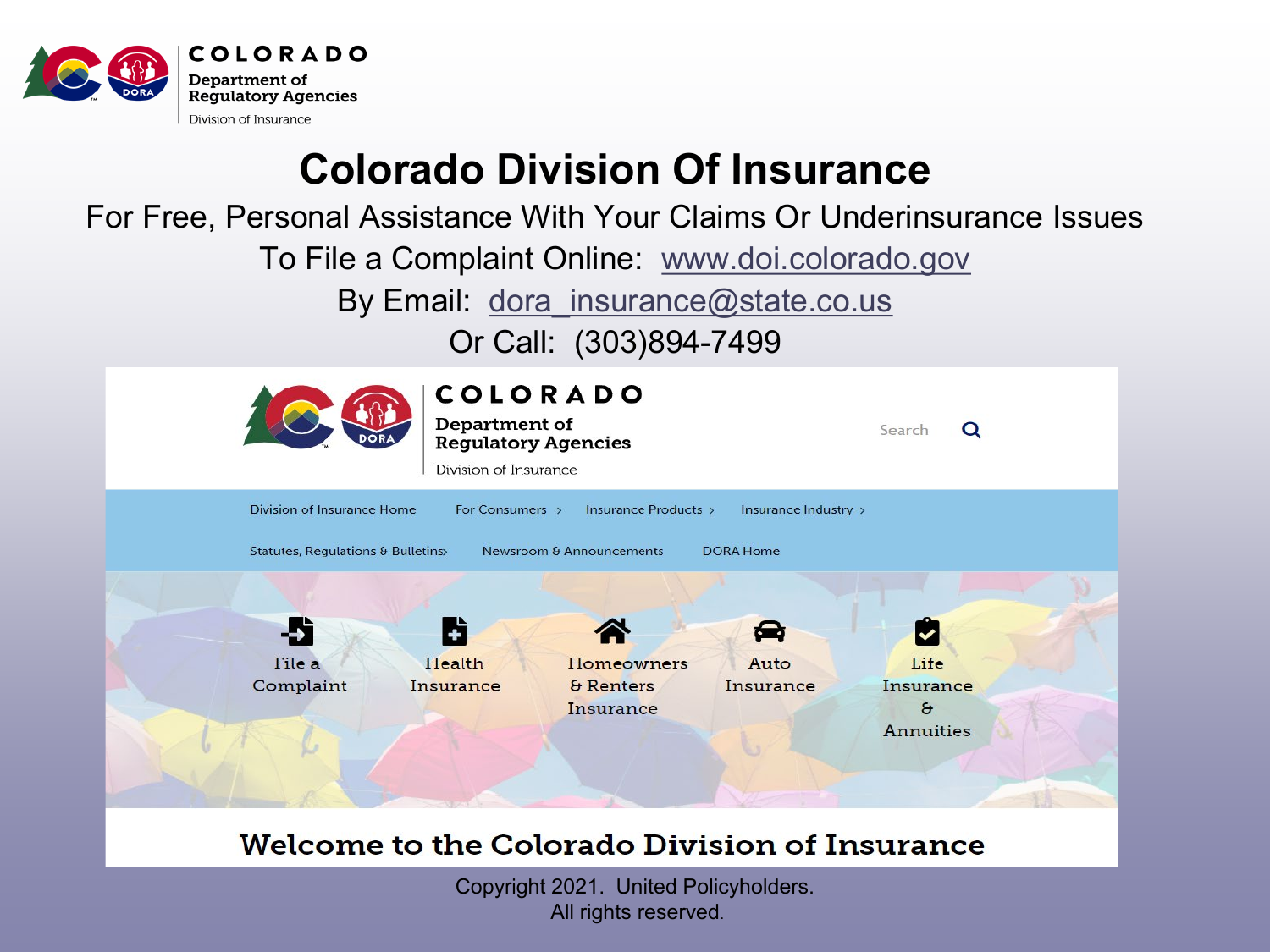## Colorado Free Help Hotlines

- Colorado Statewide Crisis Services Hotline: 844-493-8255
- General Info Statewide: 211
- Larimer County Summitstone Mental Health Services: 970-494-4200
- Larimer County Mental Health Connections: 970-221-5551
- Grand County Public Health: 970-725-3288 <http://co.grand.co.us/220/Public-Health>
- Grand County Mind Springs Health: 970-887-2179
- Grand County Mountain Family Center: 970-557-3186

Check your county's Disaster Assistance website for Long Term Recovery resources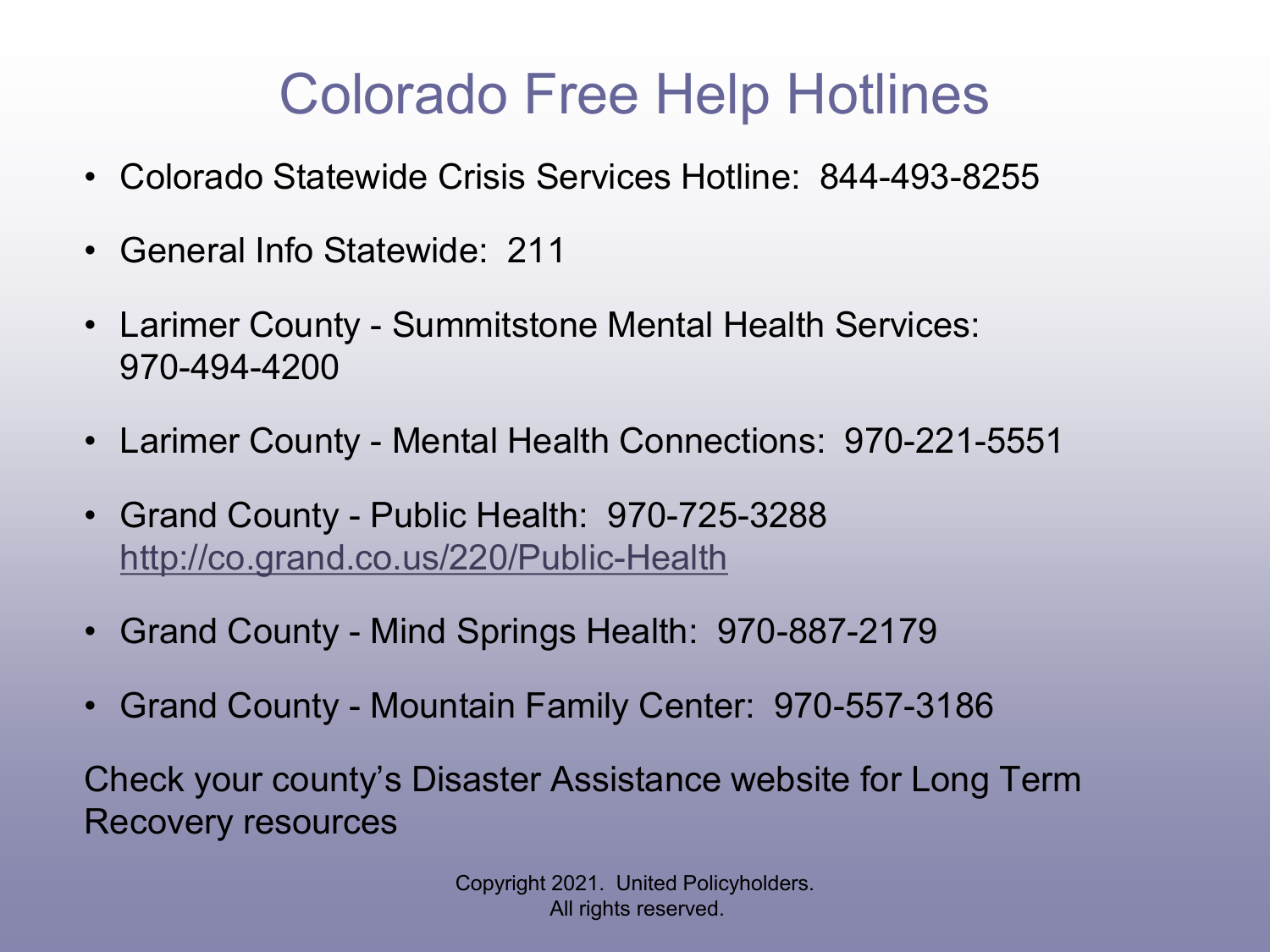# Current Code-related Claim Issues

- Dwelling Battles (Xactimate lowballing, excessive depreciation)
- Buy vs Build (market conditions, extended coverages availability and cash flow, timing of approvals)
- Documenting building code upgrades Code upgrade samples - https://uphelp.org/wp[content/uploads/2020/09/sample\\_xactimate\\_code\\_upgrad](https://uphelp.org/wp-content/uploads/2020/09/sample_xactimate_code_upgrade_estimate_2020.pdf) e\_estimate\_2020.pdf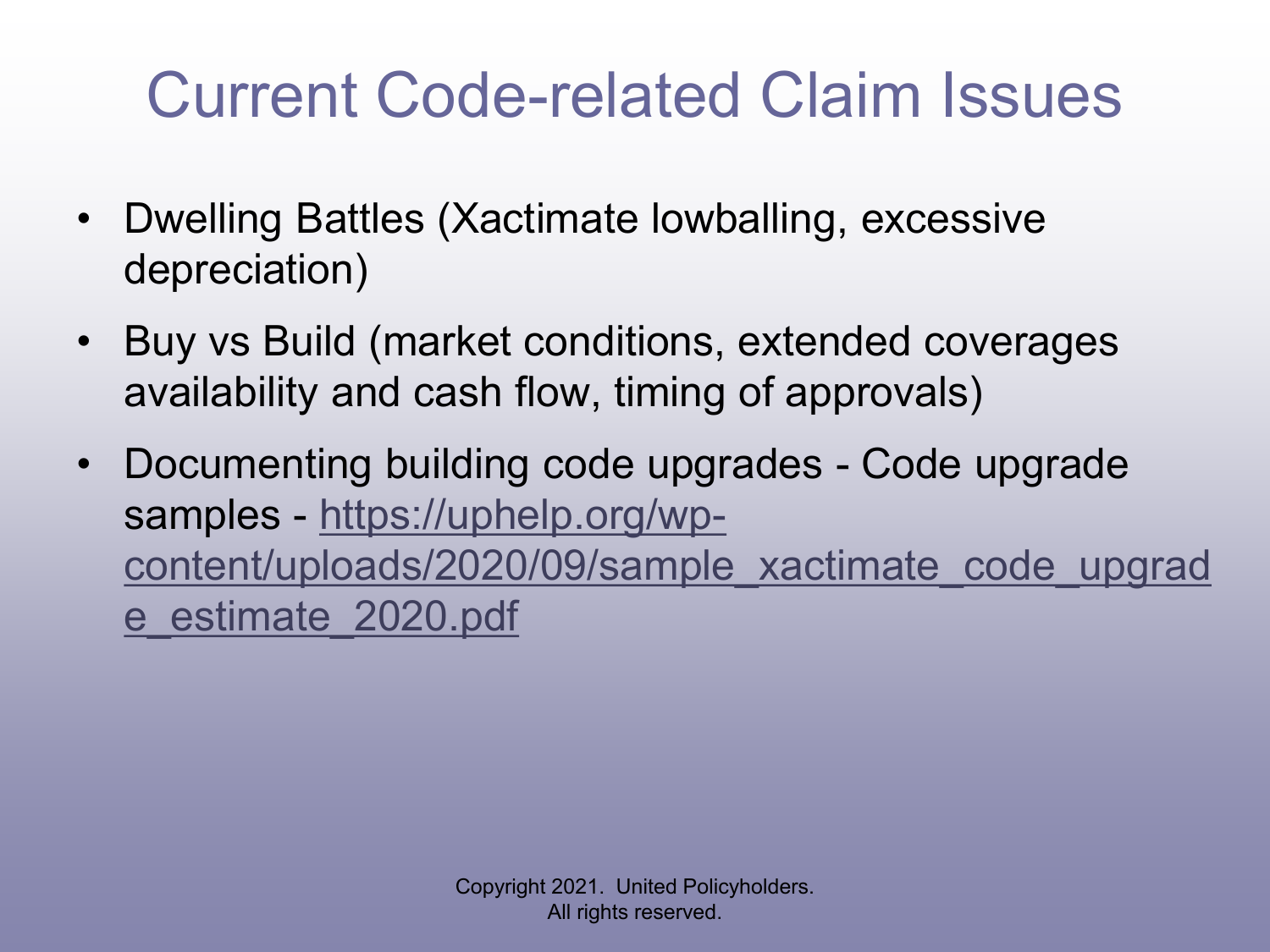## Dropped By Your Insurer? [www.uphelp.org/dropped](http://www.uphelp.org/dropped)

- Don't panic, start shopping
- Follow our suggestions
- Seek out all your options, don't give up
	- Reputable independent agents
	- The Match UP Insurance Finder
- Ask good questions, keep good notes
- Contact your DORA Division of Insurance for help if needed: [www.dora.colorado.gov/insurance](http://www.dora.colorado.gov/insurance)
- [https://uphelp.org/claim-guidance-publications/dropped-by-your](https://uphelp.org/claim-guidance-publications/dropped-by-your-home-insurer-information-for-colorado-residents/)home-insurer-information-for-colorado-residents/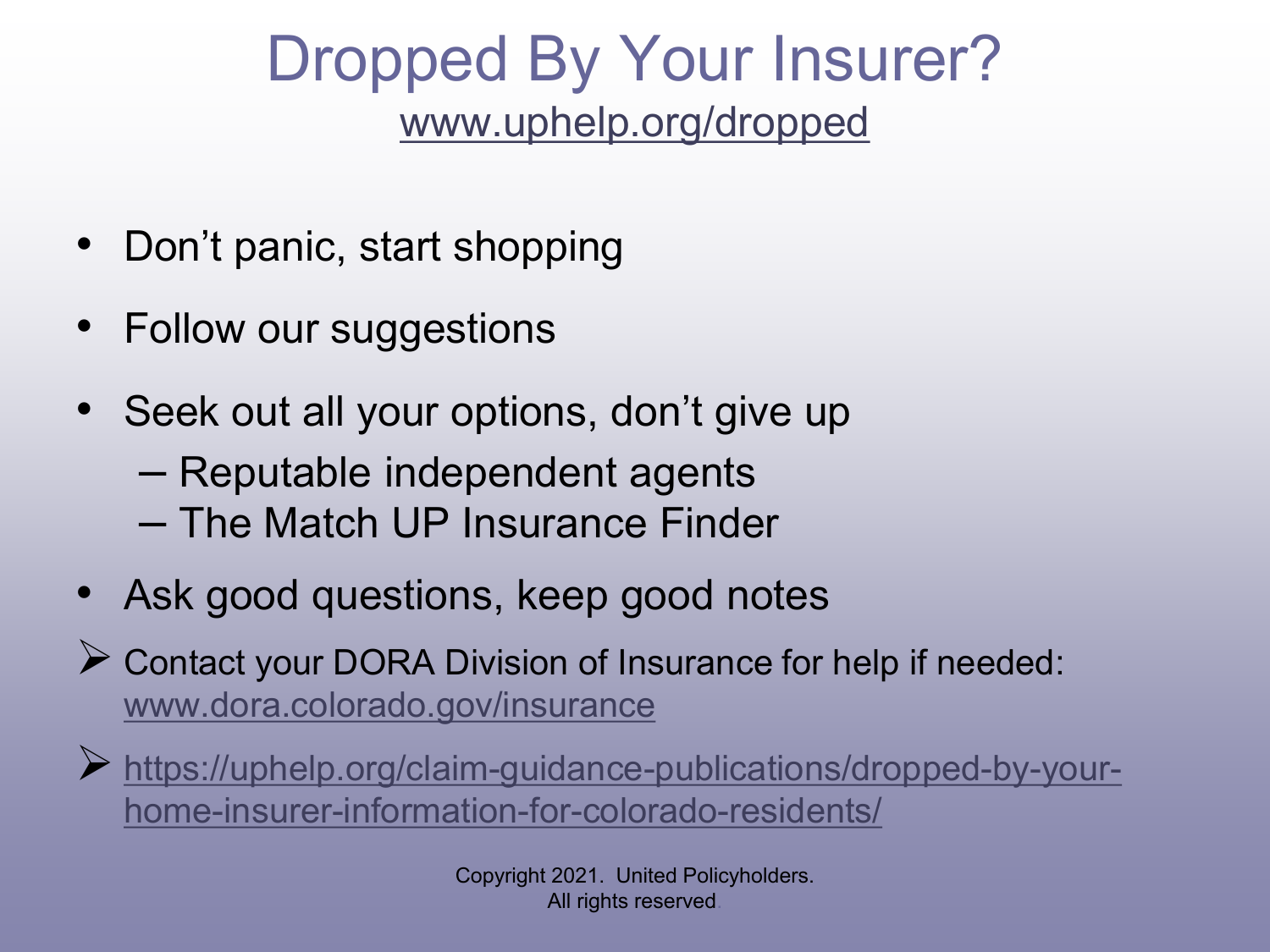## Questions to ask your insurance agent when you are rebuilding/"in between"

- Will policy cover my stuff while in rental/transit/temp housing?
- What about liability coverage?
- **Do I have flood insurance? Give me the details please.**
- Can my policy be modified to reduce premium since I have so little after the fire?
- What types of policy coverages will help me be protected during construction of a replacement home?
- How long will **additional living expenses** be covered?
- What if??? Ask about specific scenarios of concern
- <https://uphelp.org/buying-tips/shop-smart-colorado-tips-for-insuring-your-home/>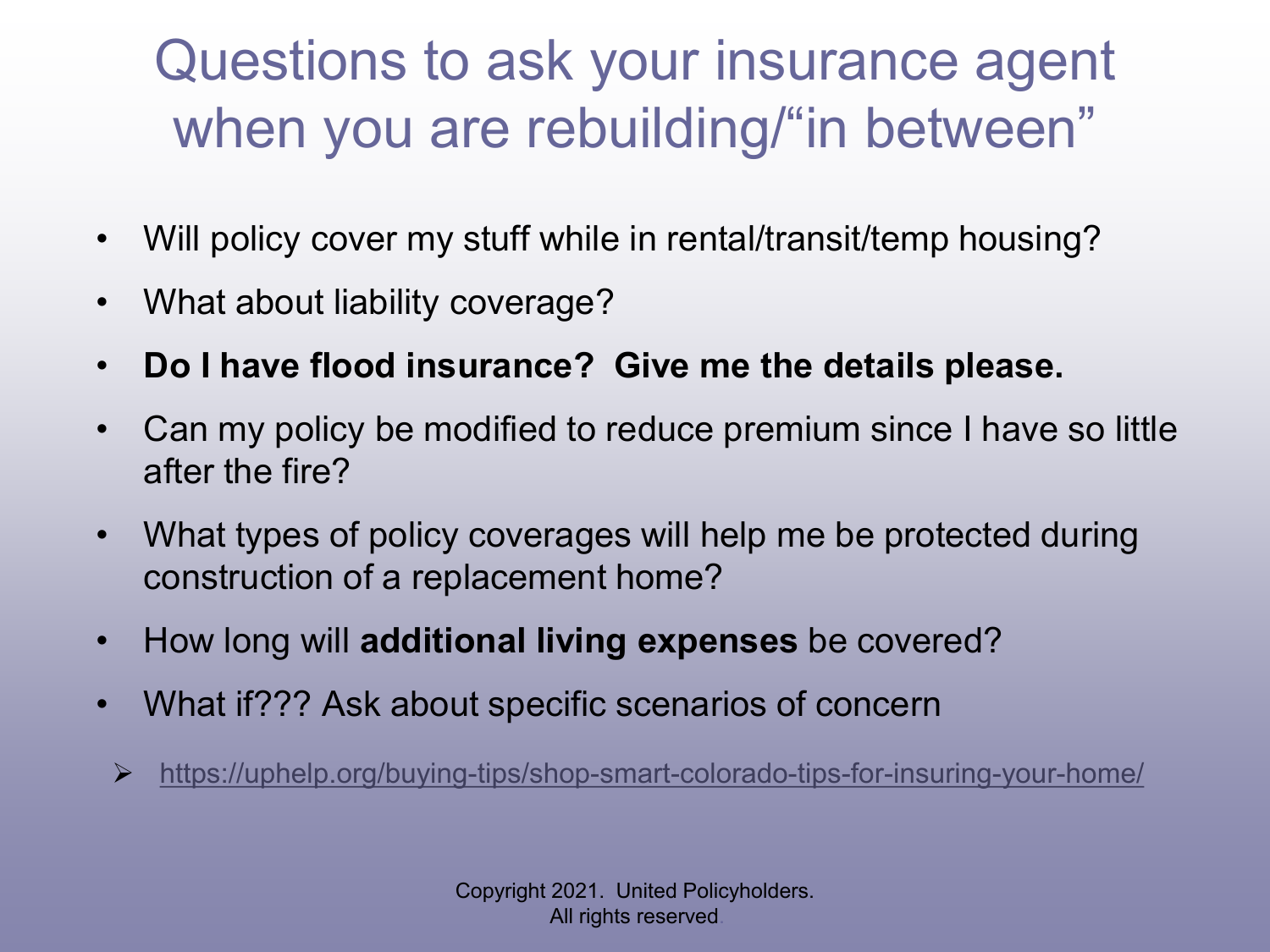### Upcoming Roadmap to Recovery™ events [www.uphelp.org/events](http://www.uphelp.org/events)

| United <b>I</b><br>Policyholder                                                                                                                                                                                                                                                                                                                                          | Search        | O                                                                                                                                                                          |  |
|--------------------------------------------------------------------------------------------------------------------------------------------------------------------------------------------------------------------------------------------------------------------------------------------------------------------------------------------------------------------------|---------------|----------------------------------------------------------------------------------------------------------------------------------------------------------------------------|--|
| <b>HOME</b><br><b>GET PREPARED V</b><br>ADVOCACY V<br><b>ABOUT</b><br><b>MEDIA</b><br>RECOVERY HELP $\vee$<br>×.<br>v.                                                                                                                                                                                                                                                   | <b>EVENTS</b> | <b>SUPPORT UP</b>                                                                                                                                                          |  |
|                                                                                                                                                                                                                                                                                                                                                                          |               |                                                                                                                                                                            |  |
| <b>EVENTS</b>                                                                                                                                                                                                                                                                                                                                                            |               |                                                                                                                                                                            |  |
| Home » Events » Deadlines and Decisions at the 1-year anniversary                                                                                                                                                                                                                                                                                                        |               |                                                                                                                                                                            |  |
|                                                                                                                                                                                                                                                                                                                                                                          |               |                                                                                                                                                                            |  |
| Deadlines and Decisions at the 1-year anniversary<br><sup>菌</sup> Wednesday, July 21, 2021<br>5:30 p.m. MT<br>Zoom - registration required<br>Q<br>2020 Colorado wildfire survivors<br><b>REGISTER</b><br>Wildfire anniversaries involve emotions and decisions. Our panel of experts will help by explaining<br>insurance and legal deadlines and other considerations. |               | <b>RESOURCES</b><br><b>Insurance Consumer</b><br>Rights in Colorado<br>Speak UP: How to<br>$\mathcal O$ communicate with your<br>insurance company<br>□ 2021 5 27 QandA CO |  |
| <b>SUBMIT YOUR QUESTION</b><br>If you'd like to submit a question to be addressed during the webinar, please complete this form<br>This will allow us track and help with issues in your community. Please submit your question 48 hours in advance of the webinar. Questions submitted                                                                                  |               |                                                                                                                                                                            |  |

#### **Register for upcoming Colorado events**

after noon on the day before the webinar may be held for the next Q&A session.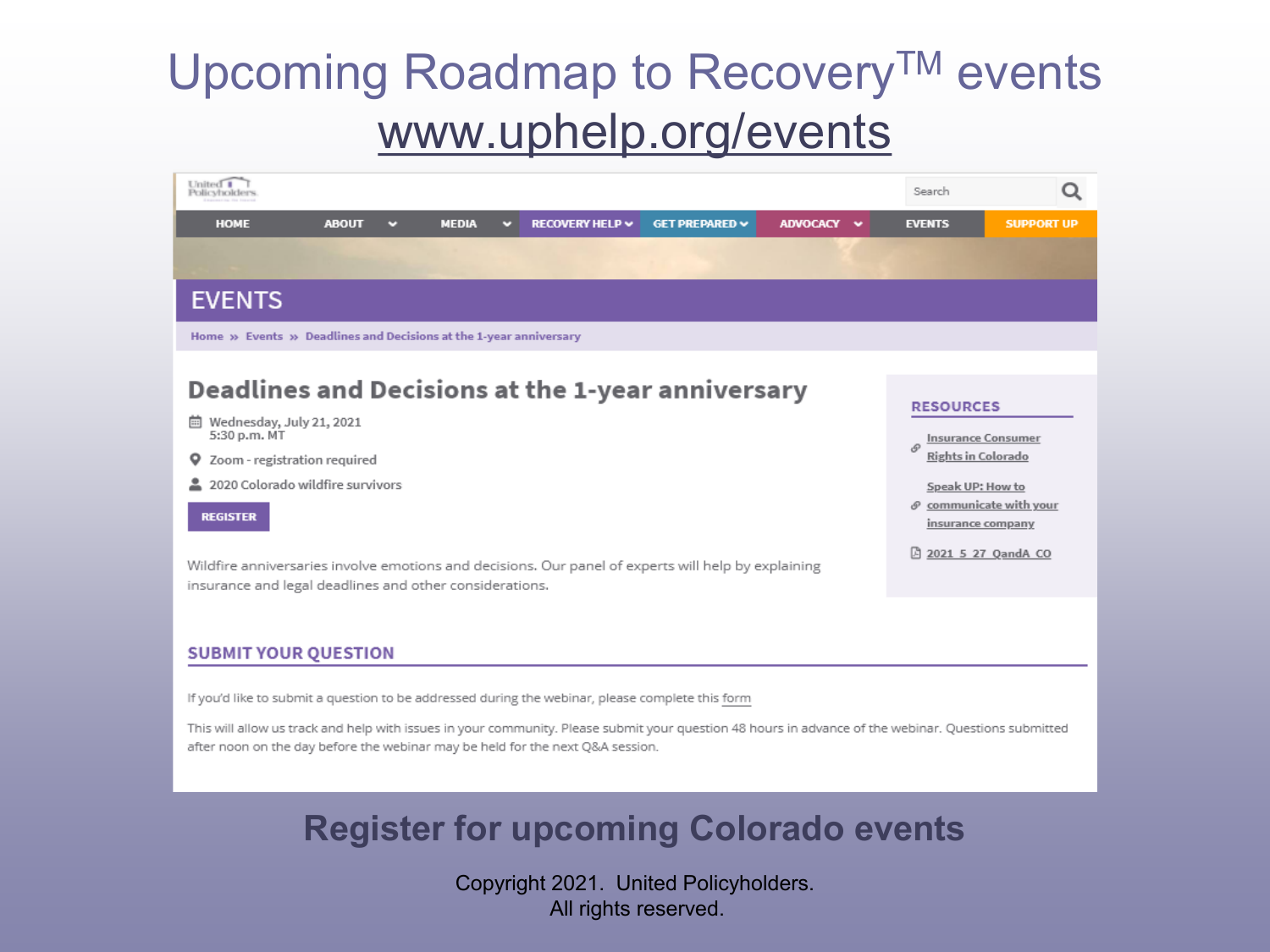## Recent Roadmap to Recovery™ events [www.uphelp.org/events](http://www.uphelp.org/events)

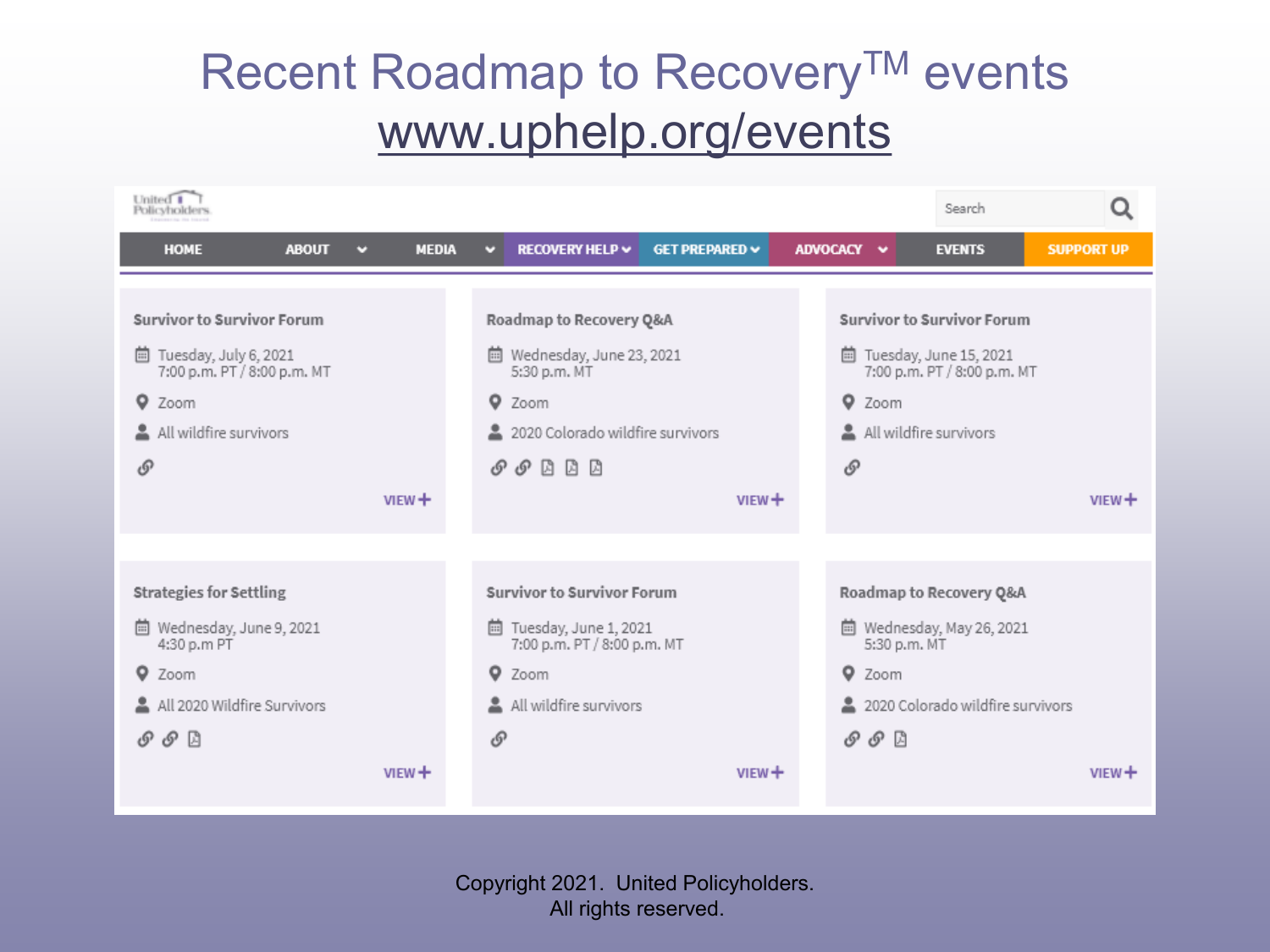# Stay connected to other disaster survivors S2S Forums

- Great Source of Information About:
	- Negotiation Strategies That Worked
	- Important Source of Emotional Support
	- No one else understands your challenges and emotions like another survivor

Find upcoming Survivor 2 Survivor Forums and register at: <http://www.uphelp.org/r2r>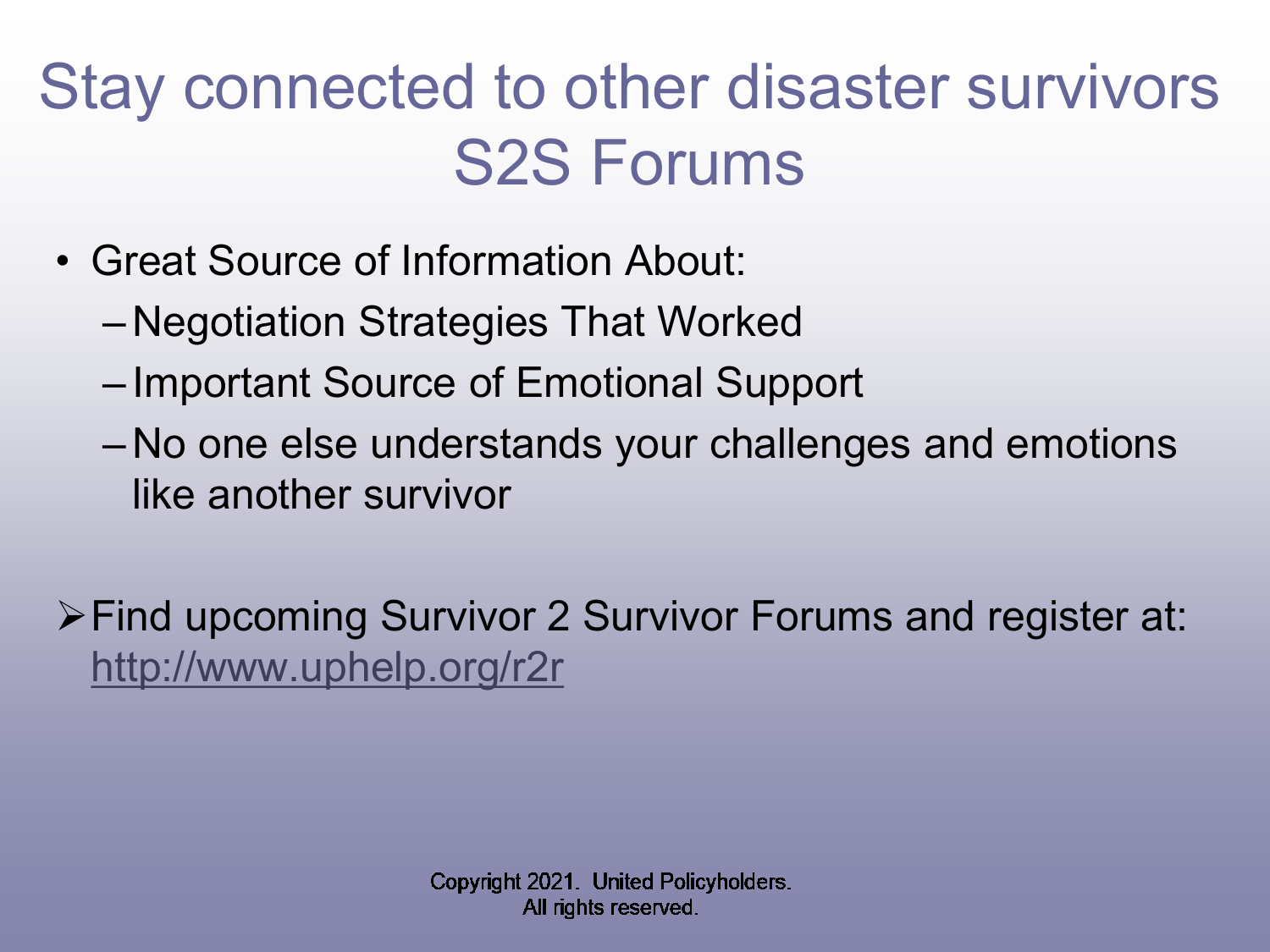# Thank You Colorado Funders



#### **COMMUNITY FOUNDATION BOULDER COUNTY**

INSPIRING IDEAS, IGNITING ACTION.<sup>®</sup>







**Center for Disaster Philanthropy**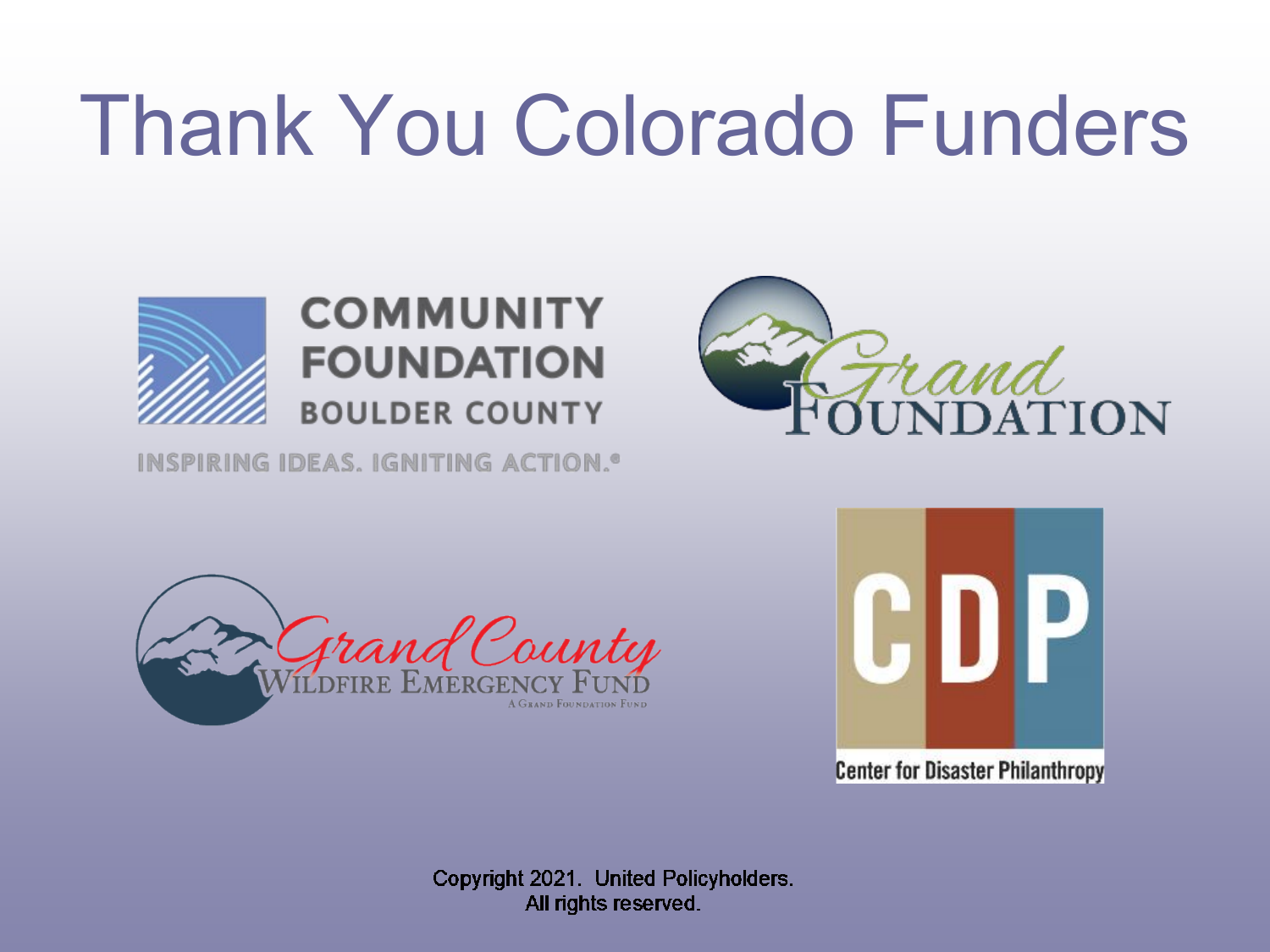## **KNOW YOUR RIGHTS AND COLORADO REGULATIONS**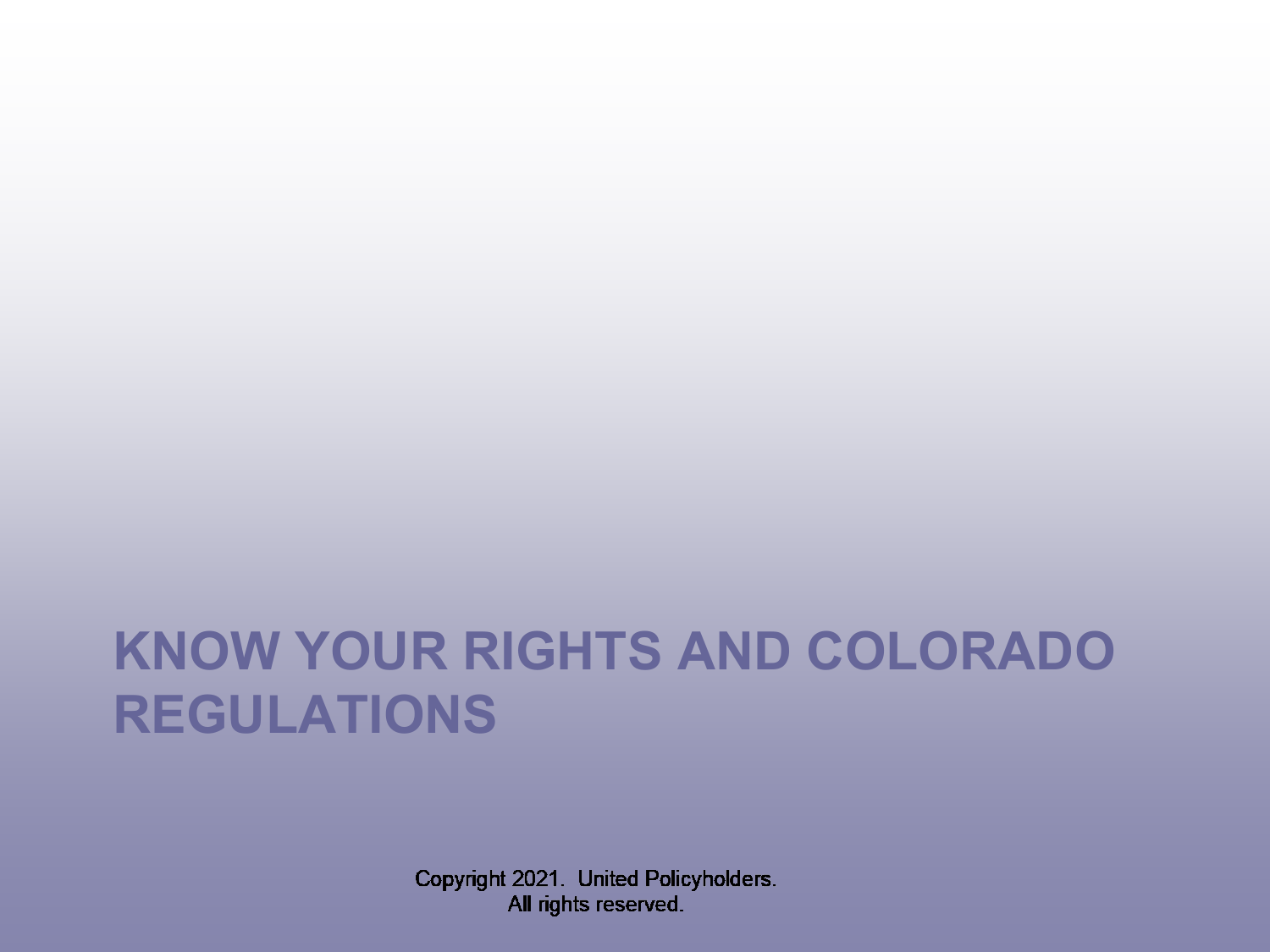# Knowing Your Rights

There are four primary sources that dictate how your insurance company must behave regarding claim handling:

- 1. Your State's Insurance Laws (Statutes and Case Laws that relate to fair/unfair claim handling)
- 2. Your State's Regulations, Bulletins and Notices (Often more specific than laws)
- 3. The language in your specific policy (including endorsements, exclusions and declarations)
- 4. The Covenant of Good Faith and Fair Dealing (read into insurance policies)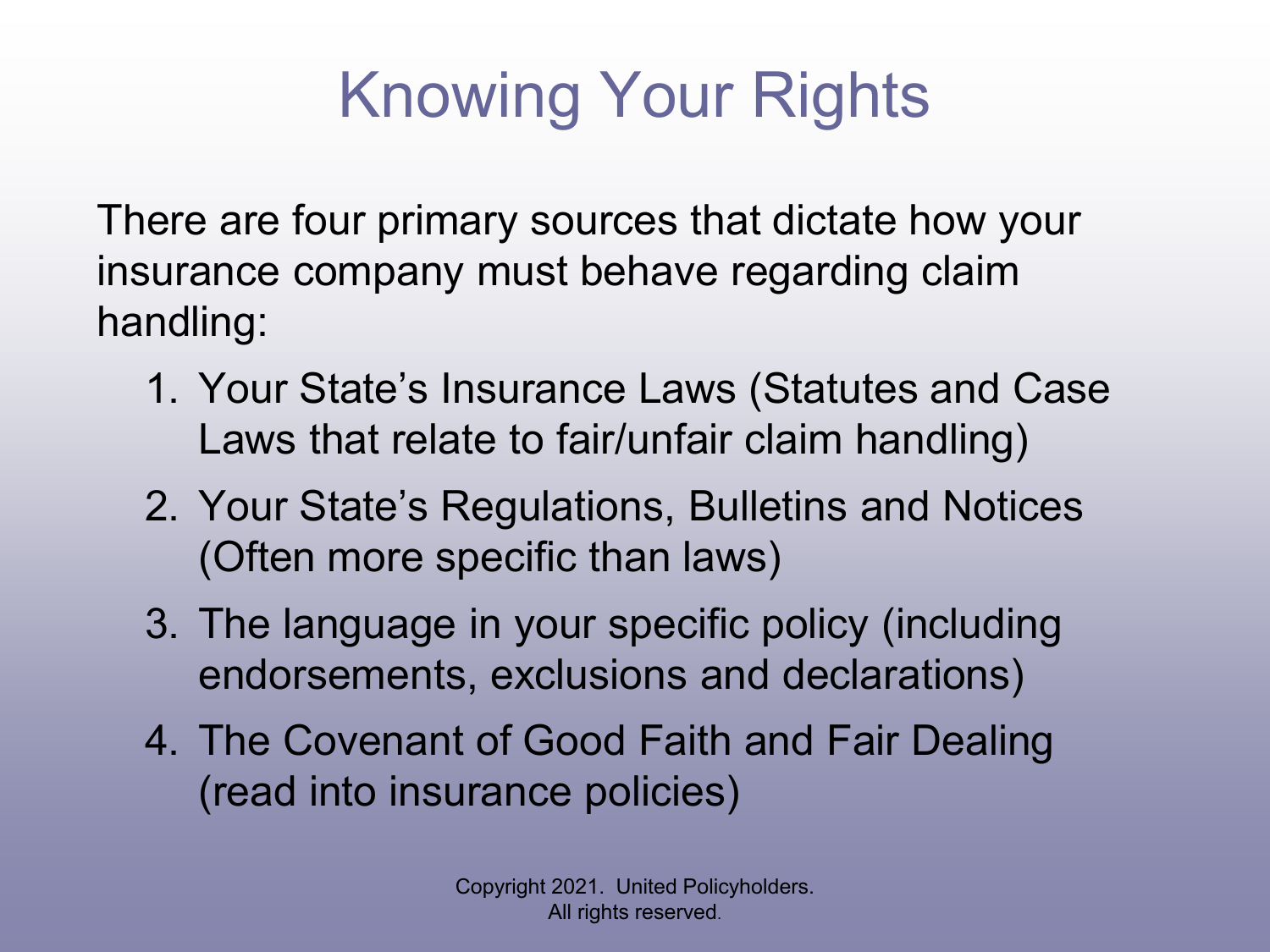## CO Fair Claims Settlement Practices Regulations

#### §**10-3-1104(1)(h), C.R.S.**

- **(h)** Unfair claim settlement practices: Committing or performing, either in willful violation of this part 11 or with such frequency as to indicate a tendency to engage in a general business practice, any of the following:
- **(I)** Misrepresenting pertinent facts or insurance policy provisions relating to coverages at issue; or
- **(II)** Failing to acknowledge and act reasonably promptly upon communications with respect to claims arising under insurance policies; or
- **(III)** Failing to adopt and implement reasonable standards for the prompt investigation of claims arising under insurance policies; or
- **(IV) Refusing to pay claims without conducting a reasonable investigation based upon all available information**; or
- **(V)** Failing to affirm or deny coverage of claims within a reasonable time after proof of loss statements have been completed; or

Note: This is a partial list of relevant regulations….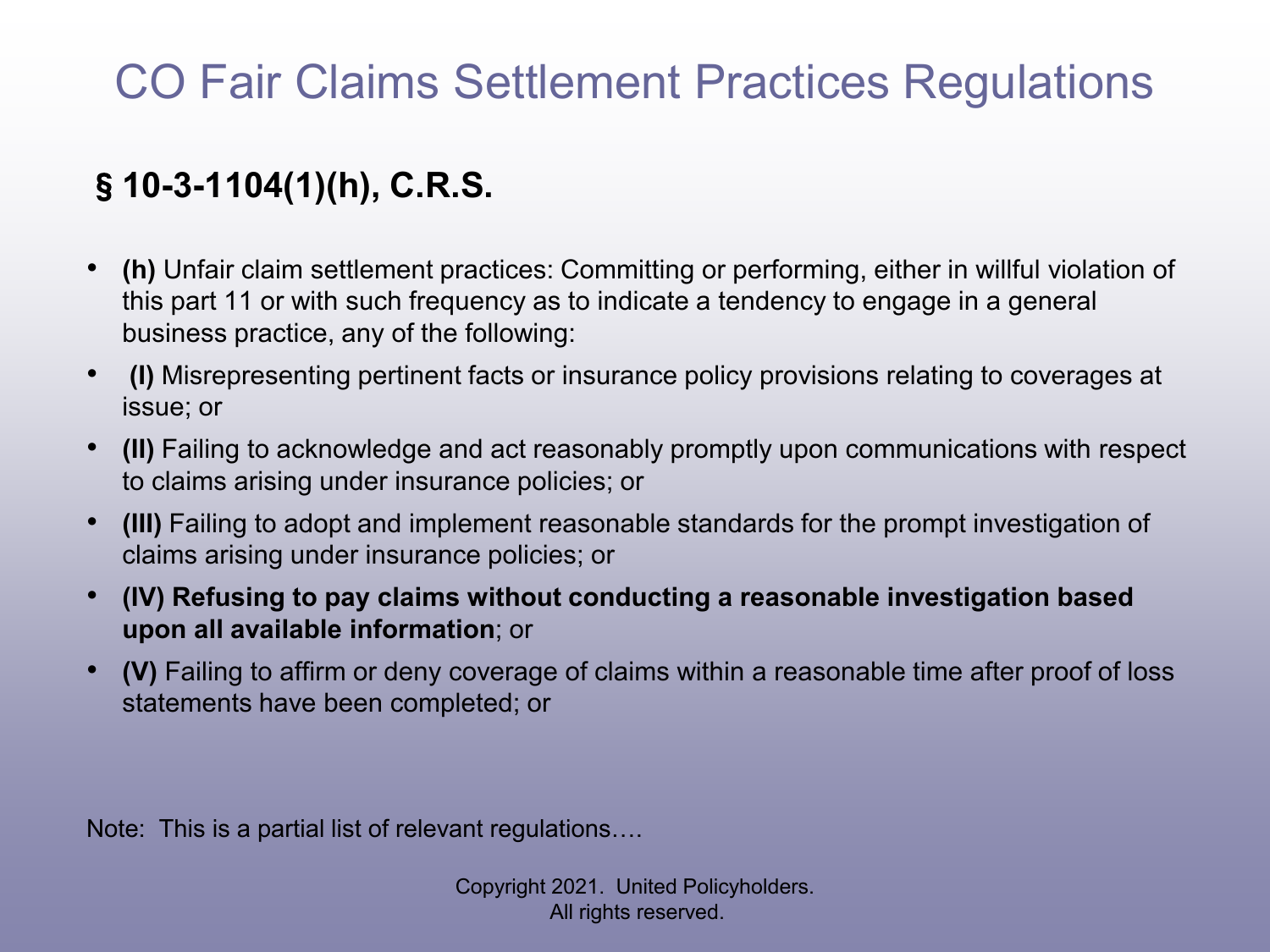#### §**10-3-1104(1)(h), C.R.S.**

- **(VI)** Not attempting in good faith to effectuate prompt, fair, and equitable settlements of claims in which liability has become reasonably clear; or
- **(VII)** Compelling insureds to institute litigation to recover amounts due under an insurance policy by offering substantially less than the amounts ultimately recovered in actions brought by such insureds; or
- **(VIII)** Attempting to settle a claim for less than the amount to which a reasonable man would have believed he was entitled by reference to written or printed advertising material accompanying or made part of an application; or
- **(IX)** Attempting to settle claims on the basis of an application which was altered without notice to, or knowledge or consent of, the insured; or
- **(X)** Making claims payments to insureds or beneficiaries not accompanied by statement setting forth the coverage under which the payments are being made; or

• ………

Note: This is a partial list of relevant regulations….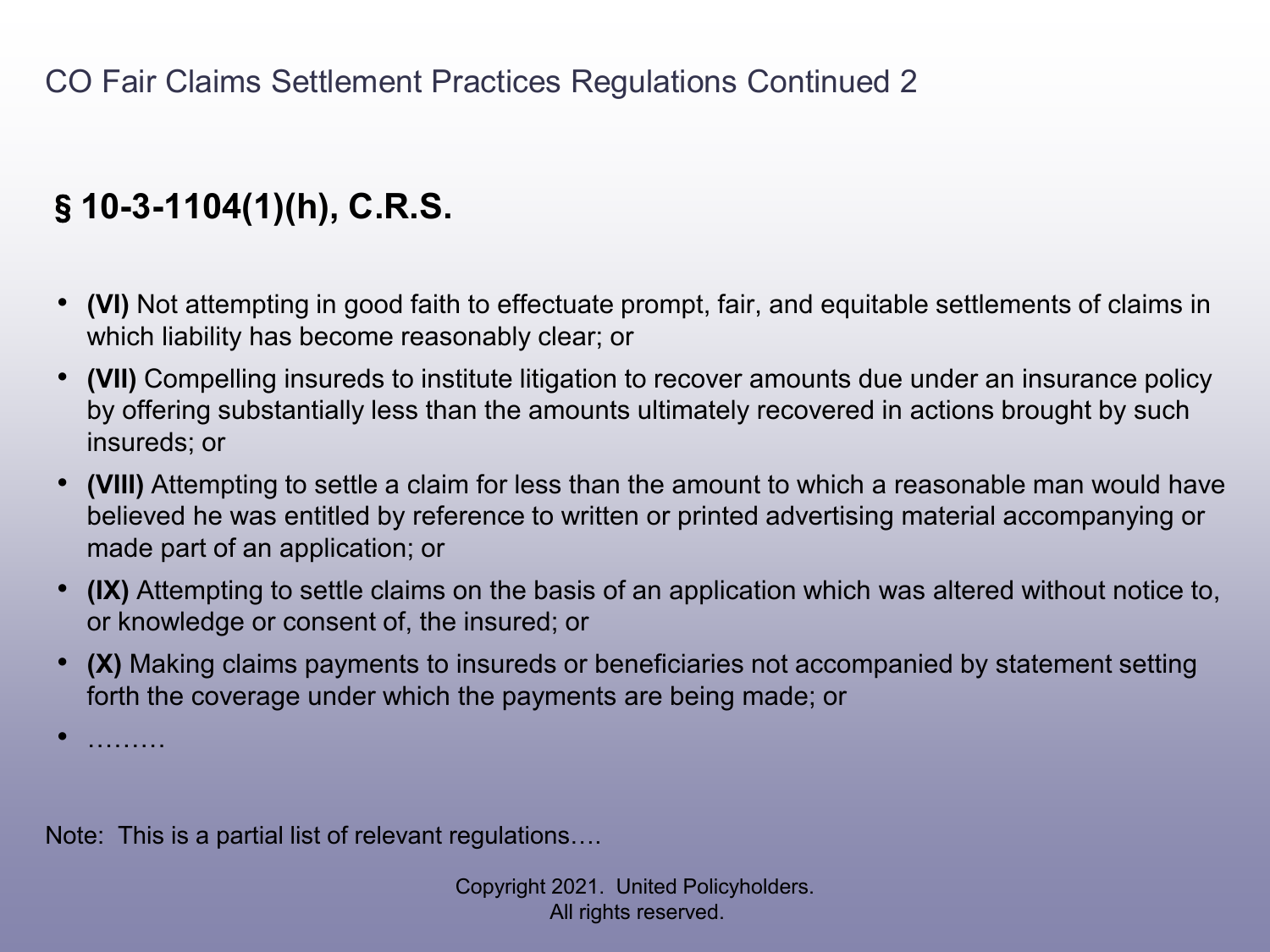Your insurance company cannot require you to have your property repaired by a specific individual or entity…

*Bulletin B-5.4 Summary of* § *10-4-120, Colorado Revised Statutes*

**The law prohibits an insurance company or its agent from:**

- **Requiring that appraisals or repairs to the real or personal property be made or not be made by a specific repair business**
- Representing to a claimant that the use of or the failure to use a particular repair business may result in nonpayment or delayed payment
- **Requiring the beneficiary or claimant to travel an unreasonable distance to choose a repair business**
- Misinforming a beneficiary or claimant to induce the use of a particular repair business and
- Requiring a third-party claimant to have repairs done by a particular repair business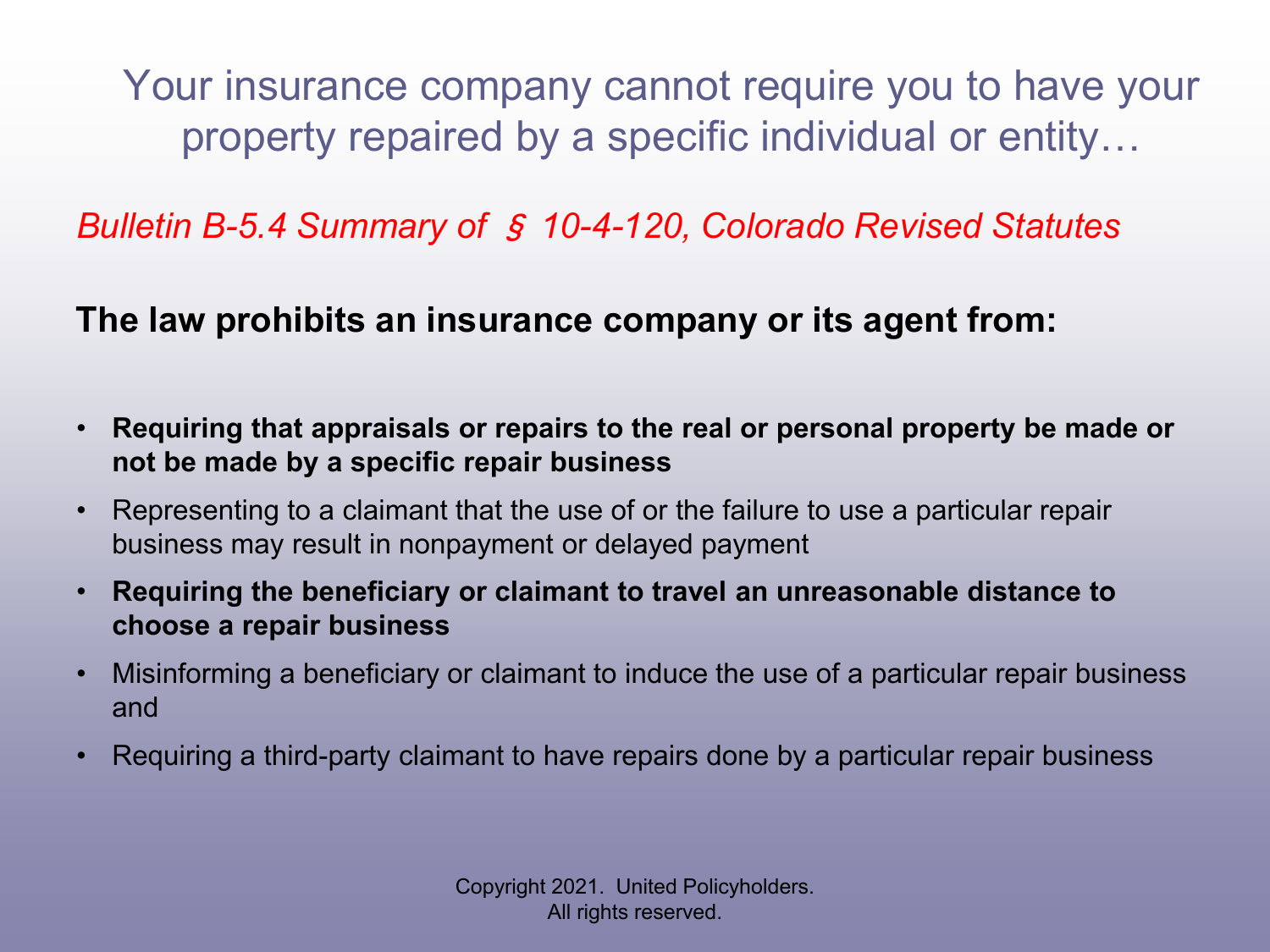### What does the CO law require?

#### *Bulletin B-5.4 Summary of* § *10-4-120, Colorado Revised Statutes*

#### **The law requires an insurance company or its agent to:**

- Inform the beneficiary or claimant that **they may select any repair business of their choosing**
- **Supply the beneficiary or claimant with a copy of the estimate upon which a settlement is based**, when partial losses are settled based on an estimate prepared by or for the insurance company
- Confirm that any estimate prepared by or for the insurer to repair damages that are visible or evident at the time of inspection is adequate to restore the real or personal **property within a reasonable time to its condition before the loss**, in accordance with applicable policy provisions
- Promptly pay the cost of the real or personal property repair less the deductible according to the terms of the insurance **policy at no less that the prevailing competitive market price in the same geographic area**
- Disclose any ownership interest in, or affiliation with, a recommended repair business….
- https://uphelp.org/wp-content/uploads/2021/01/b-5.04 notice of the provisions pertaining to the payment of claims for the repair of damaged property.pdf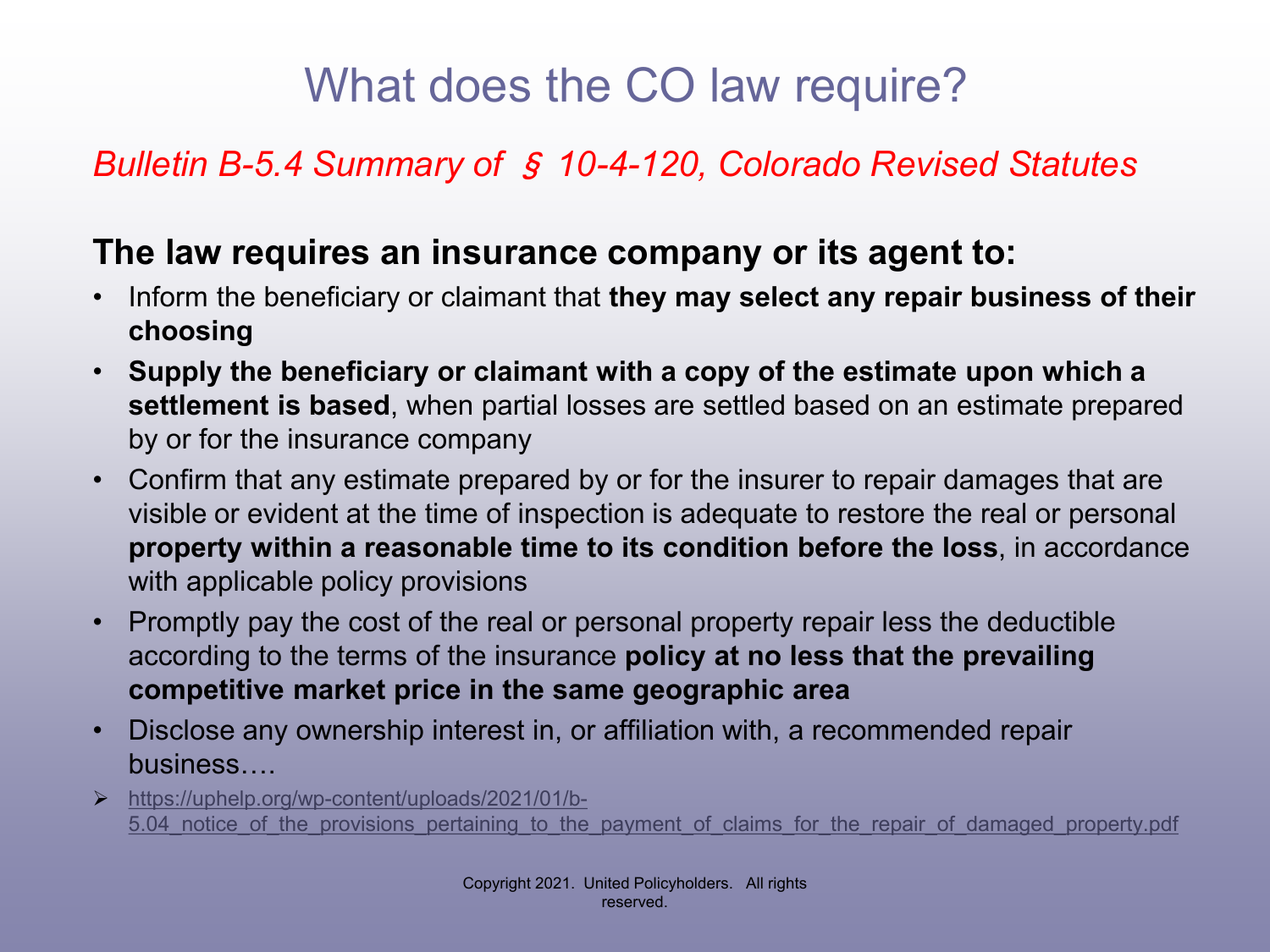## Colorado Revised Statutes § 10-4-110.8 (11) (c) (I) and (II) Contents claims deadlines

- 365 days after total loss claim to submit inventory
- 365 days from expiration of ALE coverage to replace property and receive recoverable depreciation

In accordance with C.R.S.  $10-4-110.8$  (11) (c) (I) and (II), an insurer shall:

- $\circ$  Allow the policyholder 365 days after a total loss claim to submit an inventory of lost or damaged property; and,
- Allow the policyholder 365 days from the expiration of the Additional Living  $\circ$ Expense coverage to replace property and receive recoverable depreciation.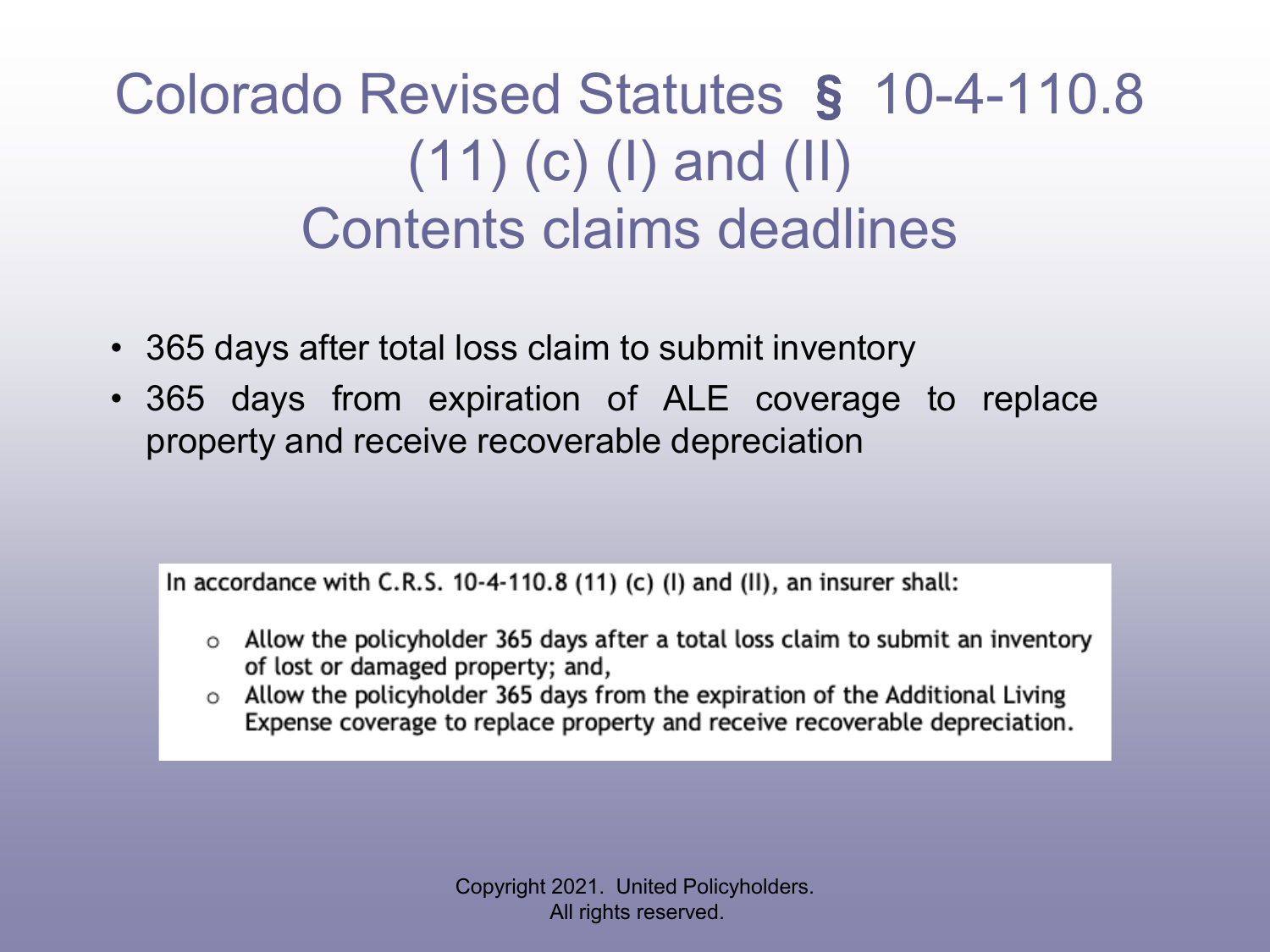

### **Homeowners Insurance Reform Act of 2013 (HB 13-1225) Requires Insurers to ….**

- Offer Extended Replacement Cost of at least 20% of dwelling coverage
- Offer Law and Ordinance Coverage of at least 10% of dwelling coverage
- Offer at least 24 months of ALE vs standard 12 month limit
- Consider a RC estimate from a licensed contractor or architect, subject to UW approval
- Provide a copy of policy within 3 days of request, 30 days for a certified copy
- Issue 30% of contents without an inventory if dwelling is a total loss
- Allow 365 days after ALE expires to replace contents and receive withheld depreciation

Note: This is a partial list of relevant bulletins